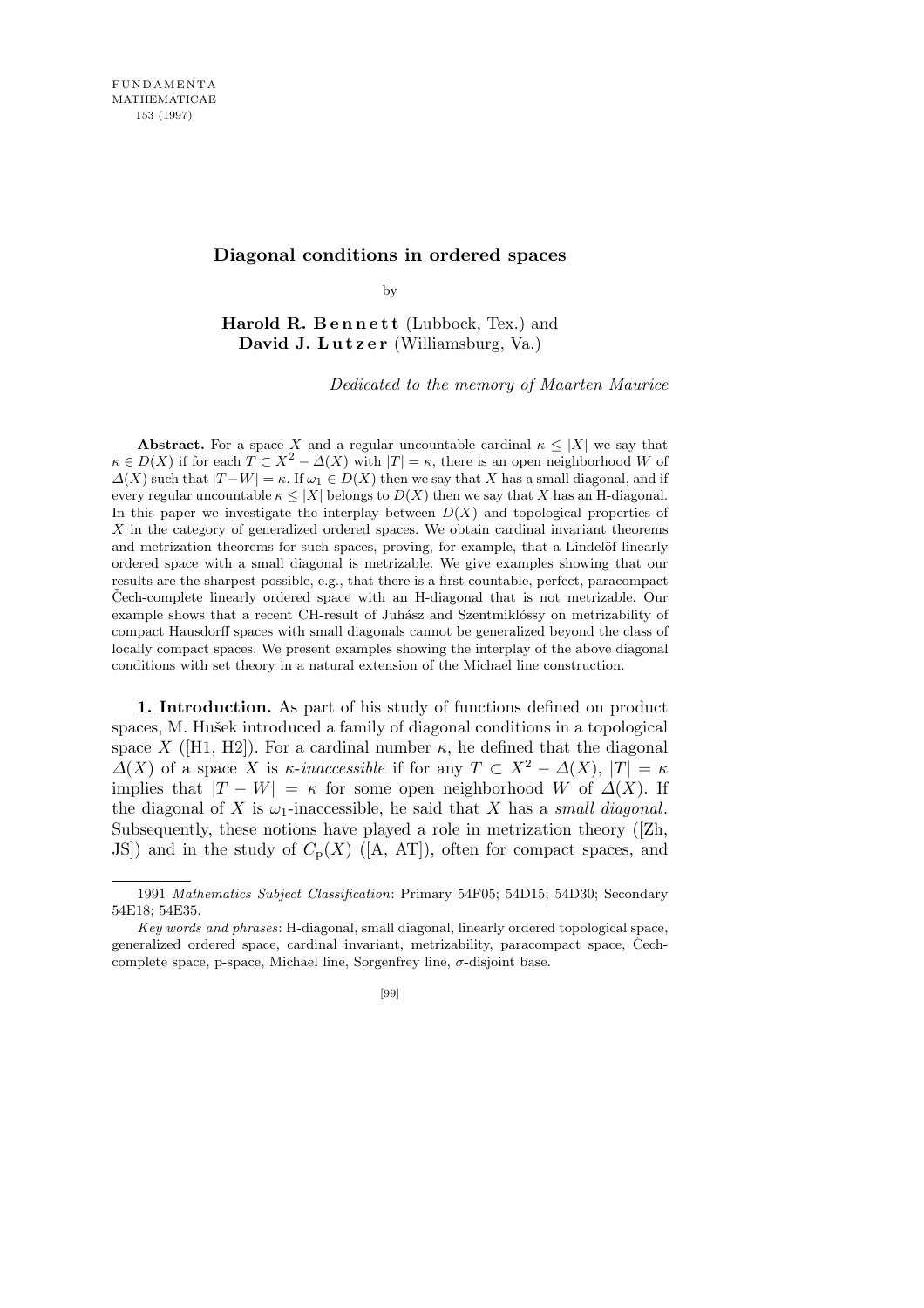sometimes using additional set-theoretic assumptions such as the Continuum Hypothesis (CH).

For regular uncountable  $\kappa$ , Hušek's diagonal properties generalize the notion of a  $G_{\delta}$ -diagonal. Given the central role played by  $G_{\delta}$ -diagonals in metrization theory for compact Hausdorff spaces and for linearly ordered spaces (see [S] and [L1], for example), it is natural to ask about the role of Hušek's diagonal conditions in metrization of such spaces, and several positive results have been obtained. The first is due to Juhász and Szentmiklóssy [JS] and the second, due to van Douwen and Lutzer, was announced in [H2] but no proof has been published until now.

(1.1) Theorem [JS]. *The Continuum Hypothesis implies that any compact Hausdorff space with a small diagonal is metrizable.*

(1.2) Theorem [H2]. *Any compact linearly ordered topological space with a small diagonal is metrizable*, *and the same is true for any Lindel¨of linearly ordered topological space with a small diagonal.*

Historically, metrization theorems for compact Hausdorff spaces have often been generalized to metrization theorems for the progressively larger classes of locally compact spaces, then Cech-complete spaces, and finally the p-spaces of Arkhangel'ski˘ı, often with the additional hypothesis of paracompactness ([Bo, Ok]). Parallel generalizations have been found for  $G_{\delta}$ and p-embedded subspaces of linearly ordered spaces  $([L2])$ . It is, therefore, reasonable to ask whether the results in  $(1.1)$  and  $(1.2)$  can be generalized to those larger classes. The first step is very easy:

(1.3) Proposition. *Suppose Y is paracompact*, *locally compact*, *and has a small diagonal.*

(a) *Under CH* , *Y is metrizable.*

(b) *In any model of set theory*, *if Y is a subspace of a linearly ordered space*, *then Y is metrizable.*

P r o o f. Such a space is locally metrizable and paracompact.

One of the goals of this paper is to show that further generalization of  $(1.3)$  to Cech-complete spaces, or to p-spaces, is not possible.

A second goal of the paper is to introduce and study a relative of Hušek's small diagonal condition.

(1.4) DEFINITION. For a space X, let  $D(X)$  be the set of regular uncountable cardinals  $\kappa$  such that:

 $(\text{a}) \kappa \leq |X|$ ; and

(b) the diagonal of *X* is *κ*-inaccessible, i.e., if  $T \subset X^2 - \Delta(X)$  and  $|T| = \kappa$ , then  $|T - W| = \kappa$  for some open neighborhood *W* of  $\Delta(X)$ .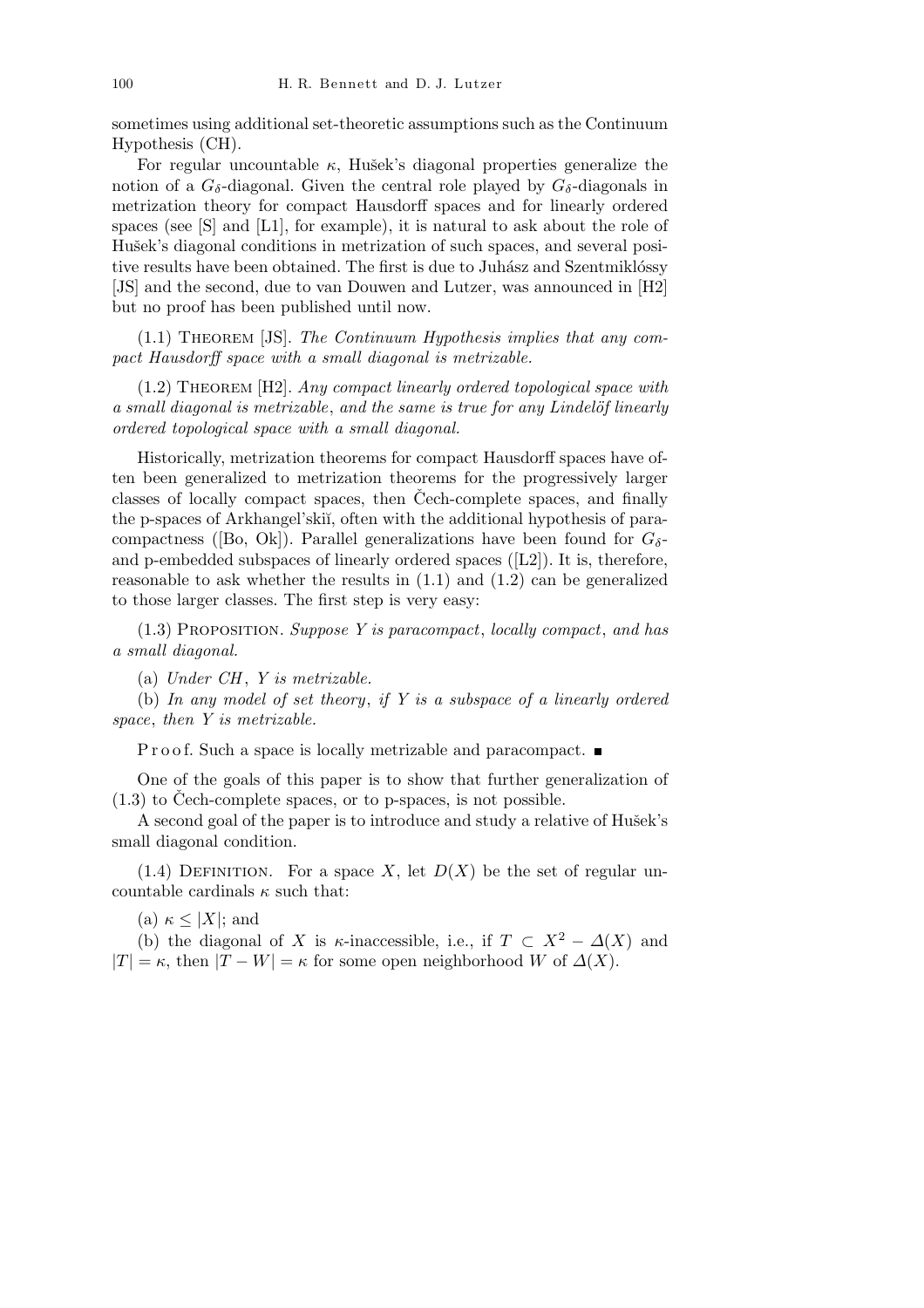(1.5) DEFINITION. The space *X* has an *H-diagonal* provided  $D(X)$  =  $\{\kappa \leq |X| : \kappa \text{ is a regular uncountable cardinal}\}.$ 

It is easy to see that if *X* is an uncountable space with a  $G_{\delta}$ -diagonal then *X* has an H-diagonal, and that if *X* has an H-diagonal, then *X* has a small diagonal. Examples (6.2) and (7.7) show that neither implication can be reversed. Using the notion of an H-diagonal, we prove the following generalization of (1.2):

(1.6) Proposition. *Any locally compact generalized ordered space with an H-diagonal is metrizable.*

P r o o f. The key step is to prove that a generalized ordered space with an H-diagonal must be paracompact. That result appears in Section 5, below.

The possibilities for further generalization of  $(1.1)$  and  $(1.2)$  are extremely limited, as can be seen from:

 $(1.7)$  EXAMPLE. *There is a non-metrizable*, *Čech-complete*, *linearly ordered topological space that has an H-diagonal* (*and hence a small diagonal*)*.*

Even though Cech-complete linearly ordered spaces with H-diagonals may fail to be metrizable, they are not without special structure, as can be seen from:

(1.8) Proposition. *Let X be a linearly ordered topological space with an H-diagonal. If X is either Cech-complete or a p-space ˇ* , *then X has a dense metrizable subspace.*

Other examples in our paper illustrate the interactions of H-diagonals with various base conditions in ordered spaces, e.g.:

(1.9) Example. *If M<sup>∗</sup> denotes the smallest linearly ordered topological space that contains the Michael line M as a closed subspace*, *then M<sup>∗</sup> is not metrizable*, *has a σ-disjoint base*, *and does not have an H-diagonal. However* , *it is undecidable in ZFC whether or not M<sup>∗</sup> has a small diagonal*, *and it is undecidable in ZFC whether or not*  $c \in D(M^*)$ *.* 

Our paper is organized as follows. In Section 2 we present definitions from ordered space theory and remind the reader of a standard tree construction. In Section 3 we use the tree construction to establish certain cardinal function inequalities for ordered spaces with various diagonal conditions. In Section 4 we apply those results to prove Theorem (1.2) above. In Section 5 we investigate properties of generalized ordered spaces with Hdiagonals, and prove  $(1.6)$ . Examples in Section 6 show the role of Hušek's diagonal conditions in familiar ordered spaces. Section 7 uses the "splitting points" technique to produce the space of Example (1.7). Section 8 uses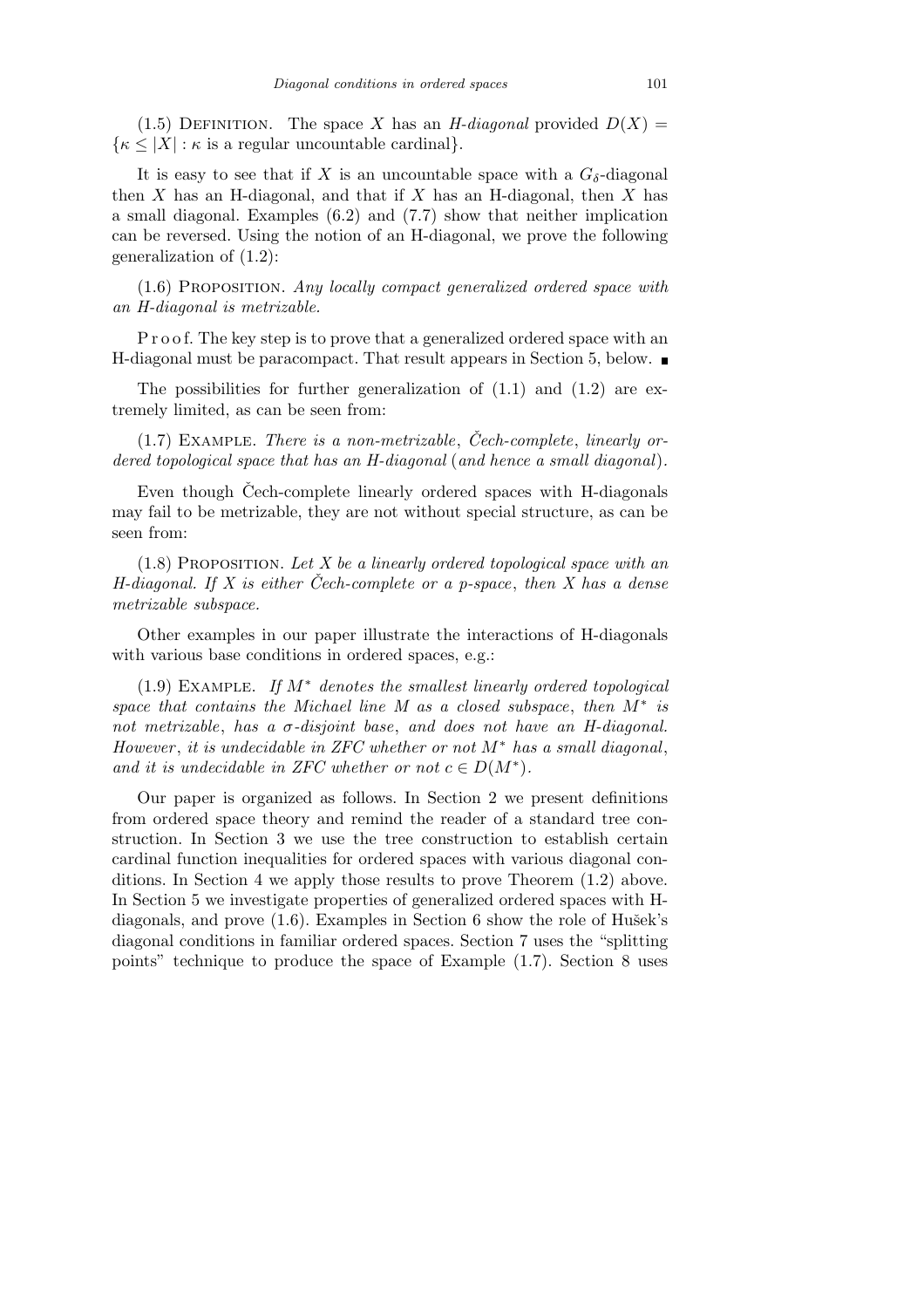another ordered space construction to investigate the role of H-diagonals in the presence of certain base conditions, partially proving (1.9) among other results. Section 9 translates and extends certain results from Section 8 using the language of  $\omega^{\omega}$  and its ordering  $\leq^*$ , and completes the proof of (1.9).

The authors would like to thank K. P. Hart for showing how to substantially shorten proofs of several results in this paper, and for pointing out results that appear in Section 9.

**2. Definitions and the tree construction.** Recall that a *linearly ordered topological space* (*LOTS*) is a triple  $(X, \mathcal{T}, <)$  such that  $<$  is a linear ordering of *X* and *T* is the usual open interval topology of *<*. A subspace of a LOTS may fail to be a LOTS when equipped with the subspace topology and the restricted ordering. Subspaces of LOTS are called *generalized ordered spaces* (*GO-spaces*) and may be characterized another way: GO-spaces are triples  $(X, \mathcal{T}, <)$  where  $\lt$  is a linear ordering of X and T is a Hausdorff topology on *X* that has a base consisting of order-convex sets. The best known GO-spaces are the Sorgenfrey line ([So]) and the Michael line ([M1]). Neither is a LOTS under any linear ordering.

Intervals in a linearly ordered set will be denoted by ]*a, b*[*,* [*a, b*[*,* [*a, b*] and ]*←, b*], etc. In many cases, members of the underlying linearly ordered set will be ordered pairs, and intervals will have forms such as  $|(a, 0), (b, 1)|$ . Cardinal functions  $c(X)$ *,*  $d(X)$ *,*  $w(X)$ *,*  $l(X)$ *,*  $hl(X)$  and  $hd(X)$  are defined as in [E]. For any GO-space *X*, we know that  $l(X) \leq hl(X) = c(X) \leq d(X) = hd(X)$  $(see [L2]).$ 

The following tree construction is standard in GO-space theory, but notation varies from one author to another. We will need the details of the construction in Section 3, so we outline it here. Our construction can be carried out in any GO-space, but it is most easily described in its historical context, namely in situations where *X* is a GO-space having  $c(X) = \kappa < d(X)$ . We know that  $h(X) = c(X) = \kappa$  (but we do not know that  $\kappa$  is regular or uncountable).

Let  $D(0) = \bigcup \{ G : G$  is open in *X* and  $|G| \leq \kappa \}$ . Because  $hl(X) = \kappa$ , the subspace  $D(0)$  can be covered by  $\kappa$  open sets, each with cardinality at most  $\kappa$ , so that  $|D(0)| \leq \kappa$ . Hence  $D(0)$  cannot be dense in X. Let  $\mathcal{U}(0)$  be the family of all convex components of  $X - \text{cl}(D(0))$ .

For each open convex  $C \subset X - \text{cl}(D(0))$ , let  $f(C) \in C$  be chosen in such a way that  $C - \{f(C)\}\$ has two convex components  $C'$  and  $C''$ , each with cardinality greater than  $\kappa$ , named in such a way that each point of  $C'$  is less than each point of  $C''$ . Such a choice is always possible, because each non-empty open set disjoint from  $D(0)$  must have cardinality greater than *κ*.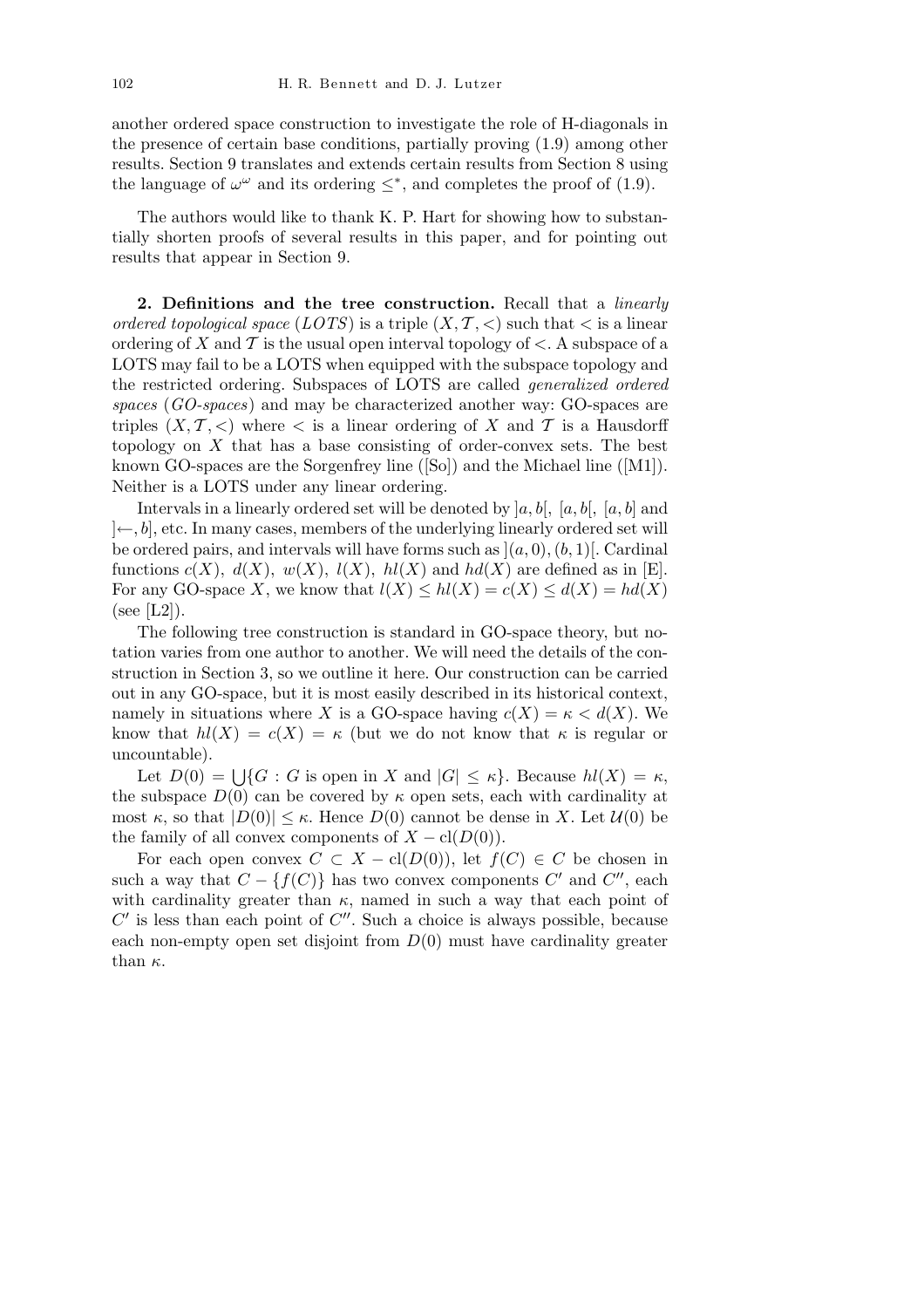Suppose  $\alpha < \kappa^+$  and that for each  $\beta < \alpha$  we have collections  $\mathcal{U}(\beta)$  and sets  $D(\beta)$  satisfying:

(a) each  $\mathcal{U}(\beta)$  is a nonvoid, pairwise disjoint collection of nonvoid, convex, open subsets of *X*;

(b) if  $\beta$  is a limit ordinal then  $\mathcal{U}(\beta)$  is the family of convex components of  $X - \text{cl}(\bigcup \{D(\gamma) : \gamma < \beta\})$  and  $D(\beta) = \bigcup \{D(\gamma) : \gamma < \beta\}.$ 

(c) if  $\beta = \gamma + 1$  is not a limit ordinal, then  $D(\beta) = \{f(C) : C \in \mathcal{U}(\gamma)\}\$ and  $\mathcal{U}(\beta) = \{C', C'' : C \in \mathcal{U}(\gamma)\}.$ 

(d) for each  $\beta < \alpha$ , we have  $|\mathcal{U}(\beta)| \leq \kappa$  and  $|D(\beta)| \leq \kappa$ .

(e) if  $\gamma < \beta < \alpha$ , then each member of  $\mathcal{U}(\beta)$  is contained in a unique member of  $\mathcal{U}(\gamma)$ .

We now define  $D(\alpha)$  and  $U(\alpha)$ . If  $\alpha$  is a limit ordinal, let  $D(\alpha)$  = S  ${D(\beta) : \beta < \alpha}$ . Then  $|D(\alpha)| \leq \kappa$ , so that  $D(\alpha)$  cannot be dense in *X*. Let  $\mathcal{U}(\alpha)$  be the family of all convex components of  $X - \text{cl}(D(\alpha))$ . If  $\alpha = \beta + 1$  is not a limit ordinal, let  $D(\alpha) = \{f(C) : C \in \mathcal{U}(\beta)\}\$ and let  $U(\alpha) = \{C', C'' : C \in U(\beta)\}\$ . Observe that the function  $f : U \to X$  is injective.

This recursive construction, carried out under the assumption that  $c(X)$  $= \kappa < d(X)$ , gives non-empty collections  $\mathcal{U}(\alpha)$  and non-empty sets  $D(\alpha)$  for each  $\alpha < \kappa^+$ . Let  $\mathcal{U} = \bigcup \{ \mathcal{U}(\alpha) : \alpha < \kappa^+ \}.$ 

(2.1) PROPOSITION. *The collection U is a tree and if*  $c(X) = \kappa < d(X)$ , *then U has no subcollection V with*  $|V| = \kappa^+$  *that is linearly ordered by inclusion. In particular, no*  $V \subset U$  *with*  $|V| = \kappa^+$  *has*  $\bigcap V \neq \emptyset$ *.* 

 $(2.2)$  COROLLARY. *If*  $c(X) = \kappa < d(X)$ , *then the set*  $D =$ S  ${D(\alpha) : \alpha <}$  $\{\kappa^+\}$  *is dense in X and has*  $|D| = \kappa^+$ .

(2.3) COROLLARY. For any GO-space, either  $d(X) = c(X)$  or else  $d(X)$  $= c(X)^{+}.$ 

It is consistent with ZFC that a LOTS *X* can have  $c(X) = \omega$  and yet  $d(X) = \omega_1$ . Such an *X* is a Suslin space.

**3. Cardinal invariants and** *D*(*X*) **for GO-spaces.** As noted in Section 2, for any GO-space *X*, we have  $l(X) \leq hl(X) = c(X) \leq d(X) =$  $hd(X)$ . In this section we will investigate the interplay between those cardinal functions and the cardinals in  $D(X)$ .

It will sometimes be useful to have a translation of the statement "*κ ∈*  $D(X)$ " into the language of open coverings.

(3.1) PROPOSITION. *Suppose that* X is any topological space and that  $\kappa$ *is a regular uncountable cardinal. Then*  $\kappa \in D(X)$  *if and only if for each set T*  $\subset$  *X*<sup>2</sup> −  $\Delta$ (*X*) *having*  $|T| = \kappa$ , *there is an open cover G of X and a subset*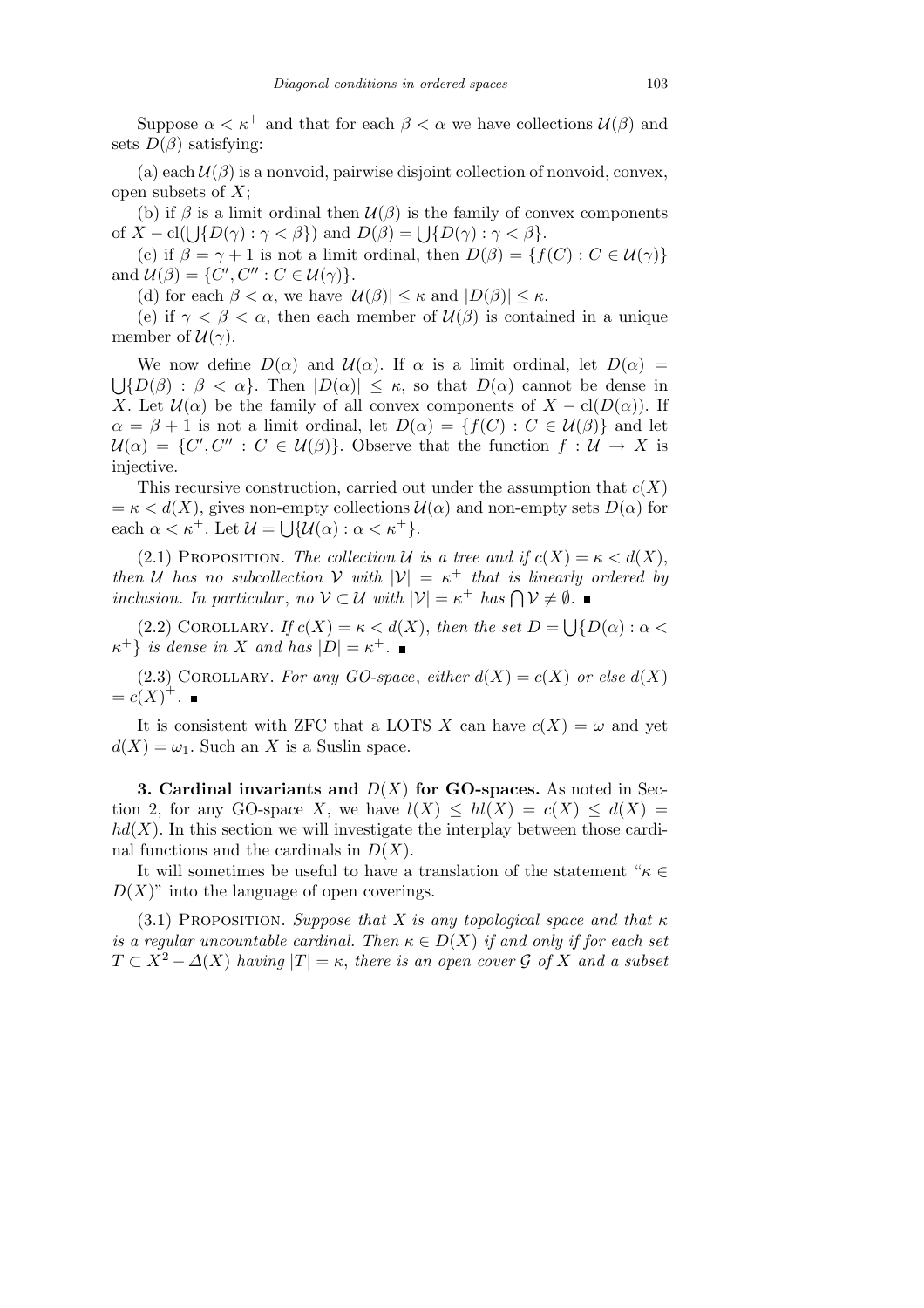$T_0 \subset T$  *such that*  $|T_0| = \kappa$  *and such that if*  $(x, y) \in T_0$ *, then no member of G contains both x and y.*

P r o o f. Suppose that  $\kappa \in D(X)$  and  $T \subset X^2 - \Delta(X)$  are given, with  $|T| = \kappa$ . Find an open neighborhood *W* of  $\Delta(X)$  such that  $|T_0| = \kappa$ , where  $T_0 = T - W$ . For each  $x \in X$  find an open set  $G(x) \subset X$  such that  $(x, x) \in$  $(G(x))^2$  ⊂ *W*. Let  $\mathcal{G} = \{G(x) : x \in X\}.$ 

Conversely, suppose that *X* satisfies the covering condition above. Given *T*, find *T*<sub>0</sub> and *G*. For each  $x \in X$  choose  $G(x) \in G$  with  $x \in G(x)$  and let  $W = \bigcup \{ (G(x))^2 : x \in X \}.$  Then  $T_0 \subset T - W$  as required to prove that  $\kappa \in D(X)$ .

(3.2) PROPOSITION. *Suppose*  $(X, \mathcal{T}, <)$  *is a GO-space such that*  $\kappa^+ \in$  $D(X)$ *.* If  $c(X) \leq \kappa$  then  $d(X) \leq \kappa$ .

Proof. From (2.3), we know that either  $d(X) = c(X)$ , in which case there is nothing to prove, or else  $d(X) = c(X)^+$ . For contradiction, suppose that  $d(X) = c(X)^{+}$  and  $d(X) > \kappa$ . Then  $c(X) = \kappa$  and  $d(X) = \kappa^{+}$ .

The construction in Section 2 yields pairwise disjoint collections  $\mathcal{U}(\alpha)$ for each  $\alpha < \kappa^+$ . For each  $C \in \mathcal{U}(\alpha)$ , recall that  $C', C''$  are the two convex components of  $C - \{f(C)\}\$ and that  $C' \subset \left\} \leftarrow$ ,  $f(C)$  and  $C'' \subset \left\{f(C), \rightarrow\right\}$ .

Let  $T = \{(f(C), f(C'')) : C \in U\}$ . Then  $T \subset X^2 - \Delta(X)$  and  $|T| = \kappa^+$ . Because  $\kappa^+ \in D(X)$ , there is an open neighborhood *W* of  $\Delta(X)$  having  $|T-W| = \kappa^+$ . Let  $V = \{C \in \mathcal{U} : (f(C), f(C'')) \in T - W\}$ . Then  $|V| = \kappa^+$ .

For each  $x \in X$ , choose an open set  $G(x)$  with  $(x, x) \in G(x)^2 \subset W$ . Because  $l(X) \leq hl(X) = c(X) = \kappa$ , there is a collection  $\mathcal{G} \subset \{G(x) : x \in X\}$ because  $\iota(\Lambda) \leq \iota\iota(\Lambda) = c(\Lambda) = \kappa$ , there is a conection  $\mathcal{G} \subset \{G(x) : x \in \Lambda\}$ <br>having  $\bigcup \mathcal{G} = X$  and  $|\mathcal{G}| = \kappa$ . For each  $G \in \mathcal{G}$  define  $\mathcal{V}(G) = \{C \in \mathcal{V} :$  $f(C) \in G$ . Then  $V = \bigcup \{V(G) : G \in \mathcal{G}\}\$ . Because  $|V| = \kappa^+$ , for some  $G_0 \in \mathcal{G}$  we have  $|\mathcal{V}(G_0)| = \kappa^+$ .

Consider two distinct members  $C_1, C_2 \in V(G_0)$  numbered in such a way that  $f(C_1) < f(C_2)$ . Because  $f(C_1) \in G_0$  we must have  $f(C_1'') \notin G_0$ , for otherwise  $(f(C_1), f(C_1'')) \in G_0 \times G_0 \subset W$ , contrary to  $(f(C_1), f(C_1'')) \in$ *T* − *W*. But then  $f(C_2) < f(C_1'')$ , so that  $f(C_2) \in |f(C_1), f(C_1'')| \subset C_1$ . Because  $C_1$  and  $C_2$  are members of a tree and are not disjoint, it follows that  $C_1 \subset C_2$  or  $C_2 \subset C_1$ . Therefore  $\mathcal{V}(G_0)$  is linearly ordered by inclusion, and that is impossible by Corollary  $(2.1)$ .

(3.3) PROPOSITION. *Suppose that X is a GO-space with*  $\kappa^+ \in D(X)$ . Let  $J = \{a \in X : \text{ for some } b > a, \ |a, b| = \emptyset\}$ . If  $l(X) \leq \kappa$ , then  $|J| \leq \kappa$ .

P r o o f. For contradiction, suppose  $|J| > \kappa$ . Choose  $S \subset J$  with  $|S| = \kappa^+$ . For each  $a \in S$ , choose  $b(a) > a$  with  $|a, b(a)| = \emptyset$ . Let  $T = \{(a, b(a))$ :  $a \in S$ }. Then  $|T| = \kappa^+$  and  $T \cap \Delta(X) = \emptyset$ , so that some open neighborhood *W* of  $\Delta(X)$  has  $|T - W| = \kappa^+$ . Let  $S_0 = \{a \in S : (a, b(a)) \in T - W\}$ . Then  $|S_0| = \kappa^+$ .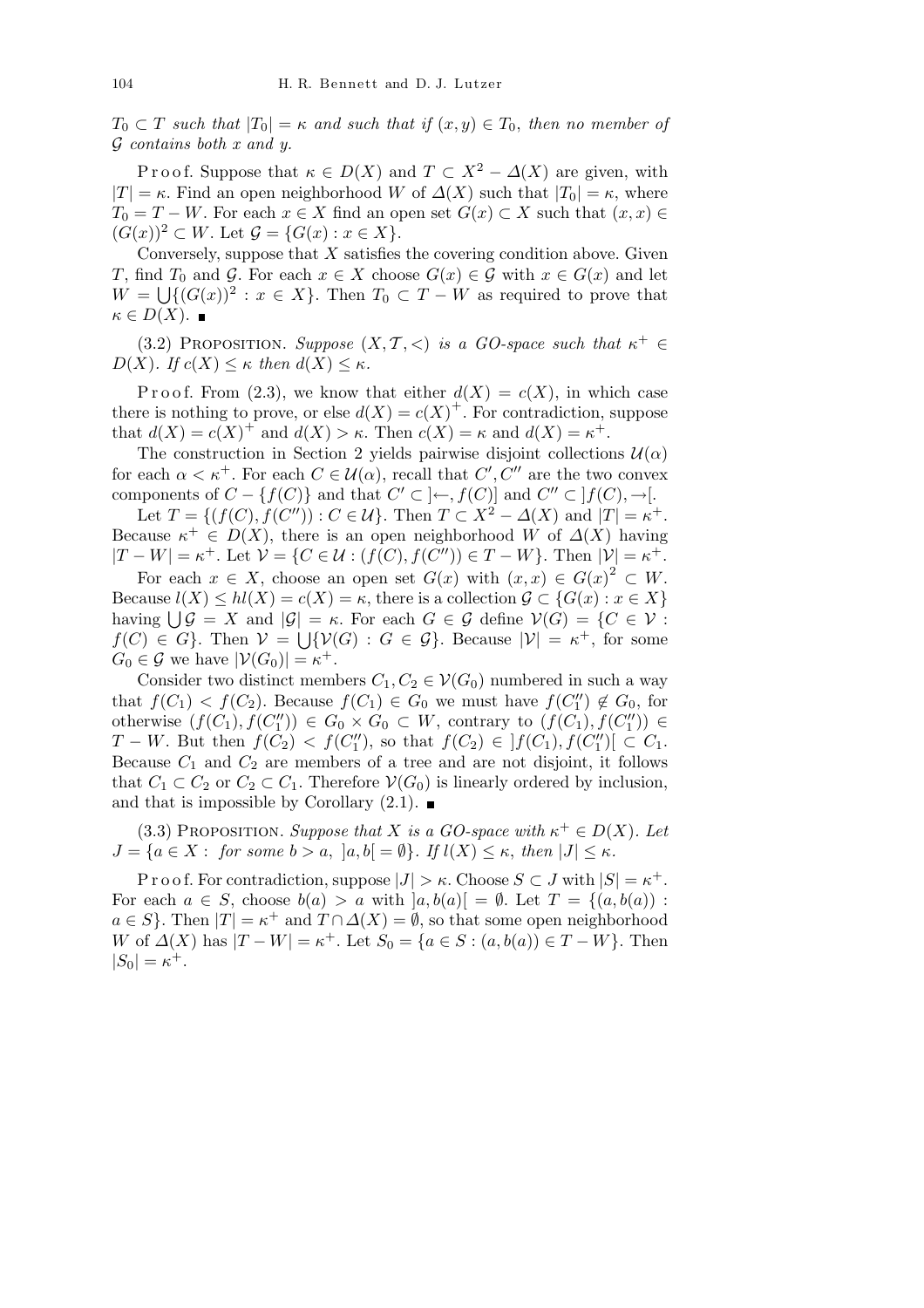We claim that  $S_0$  is a closed discrete subspace of *X*. For any  $x \in X$ , let  $G(x)$  be an open convex subset of *X* with  $G(x) \times G(x) \subset W$ . If  $a \in$ *G*(*x*) ∩ *S*<sub>0</sub> then *b*(*a*)  $\notin G(x)$ , for otherwise  $(a, b(a)) \in G(x)^{2} \subset W$ , contrary to *a*  $\in$  *S*<sub>0</sub>. Therefore *a*  $\in$  *G*(*x*) ∩ *S*<sub>0</sub> implies *G*(*x*) ⊂ ]←*, b*(*a*)[ = ]←*, a*], so  $\text{that } |G(x) \cap S_0|$  ≤ 1.

But then  $S_0$  is a closed discrete subspace of *X* even though  $l(X) \leq \kappa$ and  $|S_0| = \kappa^+$ , and that is impossible.

Recall that for any subset *Y* of a space *X*,  $\psi(Y, X)$  is the least cardinality recall that for any subset  $Y$  or a space  $X$ ,  $\psi(Y, X)$  is the least cardinality of a collection  $U$  of open sets such that  $\bigcap U = Y$ . For example, the assertion  $\psi(\Delta(X), X^2) = \omega$ " is the statement that *X* has a  $G_{\delta}$ -diagonal.

(3.4) PROPOSITION. Let X be a GO-space with  $\kappa^+ \in D(X)$ . If  $c(X) \leq \kappa$ *then*  $\psi(\Delta(X), X^2)$  *is less than or equal to*  $\kappa$ *.* 

Proof. In the light of (3.1) and (3.3), we know that  $d(X) \leq \kappa$  and  $|J| \leq \kappa$ . Let *D* be a dense subset of *X* with cardinality  $\kappa$ . We next define a family of open covers of *X*. There are two cases to consider:

(1) If  $a < b < c$  are points of *D*, define  $\mathcal{G}(a, b, c) = \{|\leftarrow, b|, |a, c|, |b, \rightarrow|\}.$ (2) If  $x \in J$ , then there is a unique point  $b(x)$  such that  $x < b(x)$  and

 $|x, b(x)| = \emptyset$ . Then define  $\mathcal{G}(x) = \{|\leftarrow, b(x)|, |x, \rightarrow|\}.$ 

In each case, we obtain an open cover of  $X$ , and the family of covers so obtained has cardinality  $\leq \kappa$ .

We next show that if  $p < q$  are points of X, then there is an open cover *H* defined as above so that  $q \notin \text{St}(p, \mathcal{H})$  and hence  $p \notin \text{St}(q, \mathcal{H})$ . There are again two cases to consider:

(a) If the interval  $|p,q|$  is infinite, we may choose points  $a < b < c$  in  $D \cap [p, q]$  and then  $\text{St}(p, \mathcal{G}(a, b, c)) = ] \leftarrow, b[$ , which does not contain *q*.

(b) If the interval  $[p, q]$  is finite, then  $p \in J$  so that  $\mathcal{G}(p)$  is defined and  $\text{St}(p, \mathcal{G}(p)) = \infty$ , which does not contain *q*.

For each of the open covers *H* defined above, define  $W(\mathcal{H}) = \bigcup \{H^2 :$  $H \in \mathcal{H}$ . We thereby obtain *κ*-many open subsets of  $X \times X$  whose intersection is  $\Delta(X)$ , as required.  $\blacksquare$ 

Combining  $(3.2)$ ,  $(3.3)$ , and  $(3.4)$  we obtain:

(3.5) PROPOSITION. *Suppose that X* is a *GO-space and that*  $\kappa^+ \in D(X)$ .  $If \ c(X) \leq \kappa$ , *then*  $\psi(\Delta(X), X^2) \leq c(X) = hl(X) \leq d(X) \leq \kappa$ .

If we consider linearly ordered spaces, rather than GO-spaces, then we can add the Lindelöf degree  $l(X)$  to the list in (3.5).

(3.6) PROPOSITION. *Suppose X* is a LOTS with  $\kappa^+ \in D(X)$ . If  $l(X) \leq \kappa$ , *then*  $c(X) \leq \kappa$  *and hence*  $\psi(\Delta(X), X^2) \leq c(X) = hl(X) \leq d(X) \leq \kappa$ .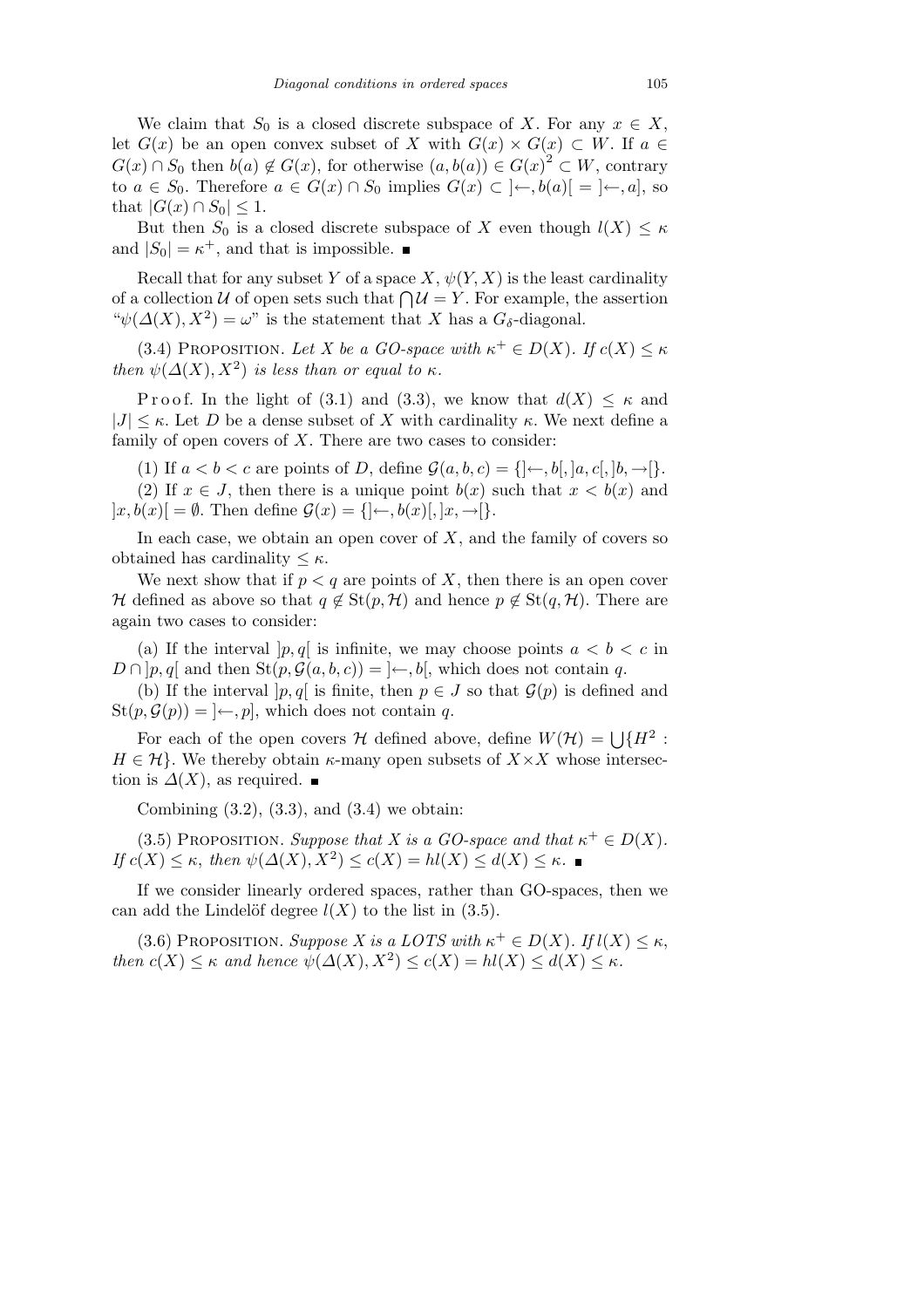Proof. If not, then there is a family  $\mathcal{U} = \{ |x(\alpha), y(\alpha)| : \alpha < \kappa^+ \}$  of pairwise disjoint, non-empty, open intervals in *X*. Write  $A = \begin{bmatrix} 0, \kappa^+ \end{bmatrix}$ . Let  $T = \{(x(\alpha), y(\alpha)) : \alpha \in A\}$ . Then  $T \cap \Delta(X) = \emptyset$ . Because  $\kappa^+ \in D(X)$ , (3.1) yields a convex open cover  $G$  of  $X$  and a set  $T_0 \subset T$  with  $|T_0| = \kappa^+$  and with the property that if  $(x(\alpha), y(\alpha)) \in T_0$  then no member of  $\mathcal G$  contains both *x* and *y*. Because  $l(X) = \kappa$  we may assume that  $|\mathcal{G}| = \kappa$ .

For each  $G \in \mathcal{G}$ , let  $A(G) = \{ \alpha \in A : x(\alpha) \in G \}$ . Because  $\bigcup \mathcal{G} = X$ , we have  $A = \bigcup \{A(G) : G \in \mathcal{G}\}\$ . Hence, some  $G_0 \in \mathcal{G}$  has  $|A(G_0)| = \kappa^+$ . Choose  $\alpha, \beta, \gamma \in A(G_0)$  such that  $x(\alpha) < x(\beta) < x(\gamma)$ . Easy examples show that the order relationship between those points and the associated points  $y(\alpha), y(\beta), y(\gamma)$  may vary, so there are cases to consider. If  $y(\alpha) \leq x(\gamma)$ , then convexity of  $G_0$  yields  $x(\alpha), y(\alpha) \in [x(\alpha), x(\gamma)] \subset G_0$ , contrary to  $\alpha \in$ *A*(*G*<sub>0</sub>). Hence  $x(\gamma) < y(\alpha)$ . Next, either  $x(\gamma) < y(\beta)$  or else  $y(\beta) \le x(\gamma)$ . In the first case we have  $x(\alpha) < x(\beta) < x(\gamma) < y(\beta)$  and  $x(\alpha) < x(\beta) < x(\gamma) <$ *y*( $\alpha$ ), so that  $x(\gamma) \in [x(\beta), y(\beta)] \cap [x(\alpha), y(\alpha)] = \emptyset$ , which is impossible. In the second case we have  $x(\alpha) < x(\beta) < y(\beta) \leq x(\gamma)$ , so that convexity of *G*<sub>0</sub> yields  $x(\beta), y(\beta) \in [x(\alpha), x(\gamma)] \subset G_0$ , contrary to  $(b(\beta), y(\beta)) \notin W$ .

**4. Metrization of ordered spaces and small diagonals.** In this section, we will use the cardinal function inequalities proved in Section 3 to provide a proof of Theorem (1.2) of the introduction.

 $(4.1)$  THEOREM. *Suppose X is a Lindelöf LOTS with a small diagonal. Then X is metrizable.*

Proof. If  $|X| \leq \omega$ , there is nothing to prove, so assume that X is uncountable. Then  $\omega^+ = \omega_1 \in D(X)$ . We are given that  $l(X) = \omega$  so that  $(3.6)$  yields  $c(X) \leq \omega$ . But then  $(3.4)$  yields  $\psi(\Delta(X), X^2) \leq \omega$ , i.e., that X has a  $G_{\delta}$ -diagonal. Hence *X* is metrizable ([L1]).

 $(4.2)$  Remark. It is crucial in  $(4.1)$  that *X* be a LOTS and not merely a GO-space, as can be seen from the example of the Sorgenfrey line.

 $(4.3)$  Remark. Example  $(6.2)$  below is a LOTS with a small diagonal that is not even first countable, let alone metrizable. Thus some hypothesis beyond the existence of a small diagonal is needed in order to make an arbitrary LOTS metrizable.

Because Suslin spaces are a frequently studied class of linearly ordered spaces, it might be worthwhile noting that no Suslin space can have a small diagonal. Indeed, a slightly more general consequence of (3.2) is available, namely:

(4.4) Proposition. *Suppose X is a GO-space with a small diagonal. If*  $c(X) = \omega$ , *then* X *is separable*.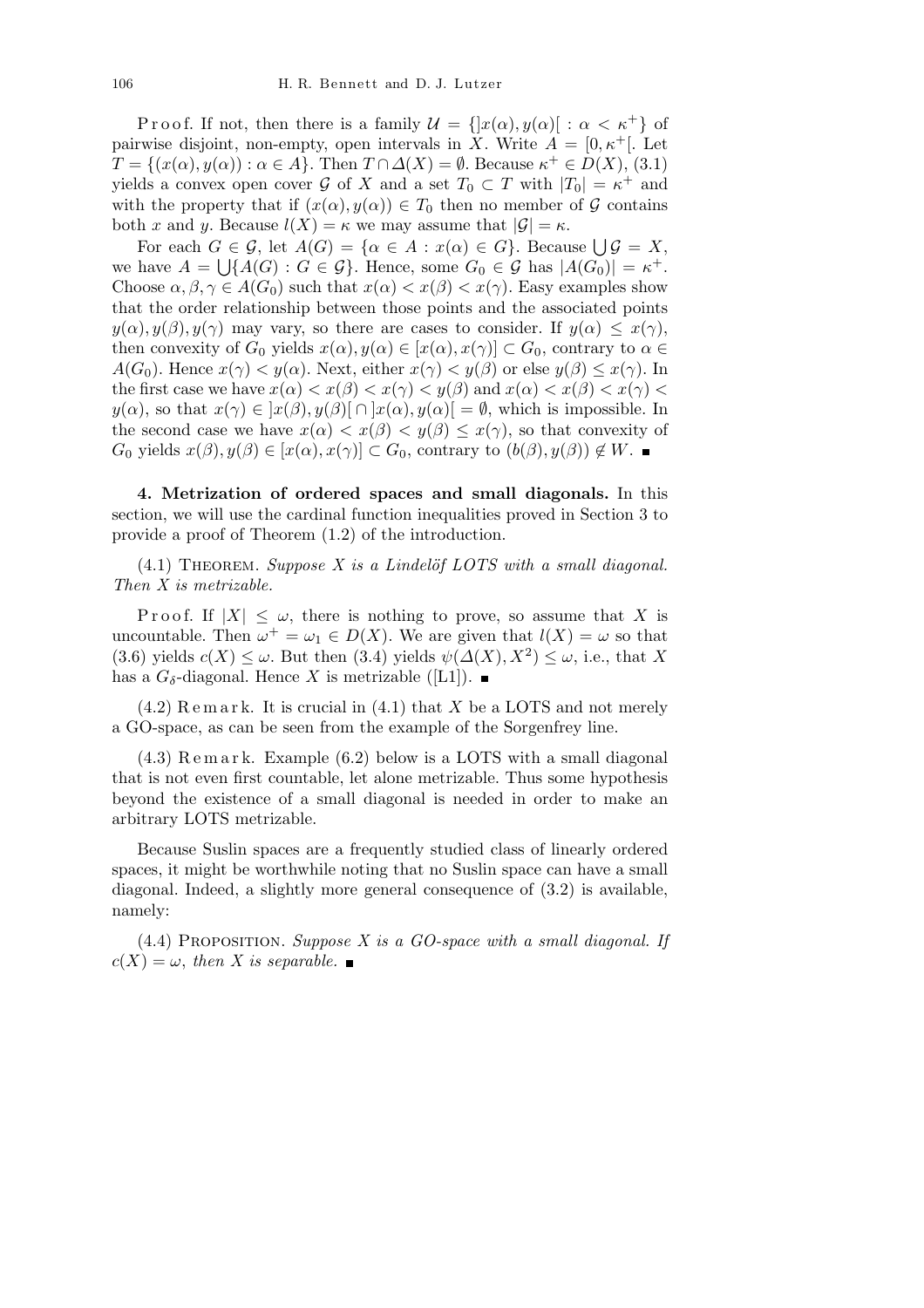It is often the case that diagonal metrization theorems can be proved for countably compact spaces. Among GO-spaces, we have:

(4.5) Proposition. *Suppose X is a countably compact GO-space with a small diagonal. Then X is metrizable.*

Proof. If we can show that X is paracompact, then it will follow that *X* is compact and (4.1) will apply to complete the proof. Suppose that *X* is not paracompact. Then there is a stationary subset *S* of a regular uncountable cardinal  $\kappa$  that embeds in *X* as a closed subset. Then *S* inherits both countable compactness and a small diagonal.

Consider *S* with the topology and ordering inherited from [0*, κ*[. For each  $s \in S$ , let  $t(s)$  be the first point of *S* that is greater than *s* and let  $\sigma$  be the first element of *S* such that  $S_1 = \{s \in S : s < \sigma\}$  is uncountable. Let  $T =$  $\{(s,t(s)): s \in S_1\}$ . Then  $T \subset S^2 - \Delta(S)$  has  $|T| = \omega_1$ . Because  $\omega_1 \in D(S)$ , (4.1) yields an open convex cover  $\mathcal{G}$  of *S* and an uncountable subset  $T_0 \subset T$ such that if  $(s, t(s)) \in T_0$  then no member of  $\mathcal G$  contains both *s* and  $t(s)$ . Because  $T_0$  is uncountable, we may choose a sequence  $s(1) < s(2) < \ldots$  of points of  $S_1$  such that  $(s(n), t(s(n)) \in T_0$  for each *n*. Because *S* is countably compact, there is a point  $p \in S$  such that  $p = \lim\{s(n) : n \geq 1\}$ . Choose  $G \in \mathcal{G}$  such that  $p \in G$ . Then for some  $n, s(n) \in G$ . Then  $s(n) < t(s(n)) \leq$  $s(n+1)$ , so that convexity of *G* forces  $\{s(n), t(s(n))\} \subset [s(n), s(n+1)] \subset G$ , and that contradicts  $(s(n), t(s(n)) \in T_0$ .

**5. GO-spaces with H-diagonals.** Recall that a space *X* has an Hdiagonal provided every regular uncountable cardinal  $\kappa \leq |X|$  belongs to  $D(X)$ . It is immediate that:

## $(5.1)$  LEMMA. *If X has a G<sub>δ</sub>*-diagonal, then X has an H-diagonal.

The converse of (5.1) is false, as Example (7.7) shows. In this section we will show that GO-spaces with H-diagonals share two important properties with the class of GO-spaces having  $G_{\delta}$ -diagonals, namely hereditary paracompactness and first countability. Examples in Section 6 will show that GO-spaces (and even LOTS) with only small diagonals need not have these properties.

(5.2) LEMMA. *Suppose*  $Y \subset X$ *. If*  $X$  *has an H-diagonal, then so does Y.* 

Proof. Suppose  $\kappa \leq |Y|$  is a regular uncountable cardinal. Then  $\kappa \in$ *D*(*X*). If  $T \subset Y^2 - \Delta(Y)$  has cardinality  $\kappa$ , then  $T \subset X^2 - \Delta(X)$ , so that some open neighborhood *W* of  $\Delta(X)$  has  $|T - W| = \kappa$ . But then  $W \cap Y$  is an open neighborhood of  $\Delta(Y)$  and  $|T - (W \cap Y)| = |T - W| = \kappa$ , so that  $\kappa \in D(Y)$ , as required.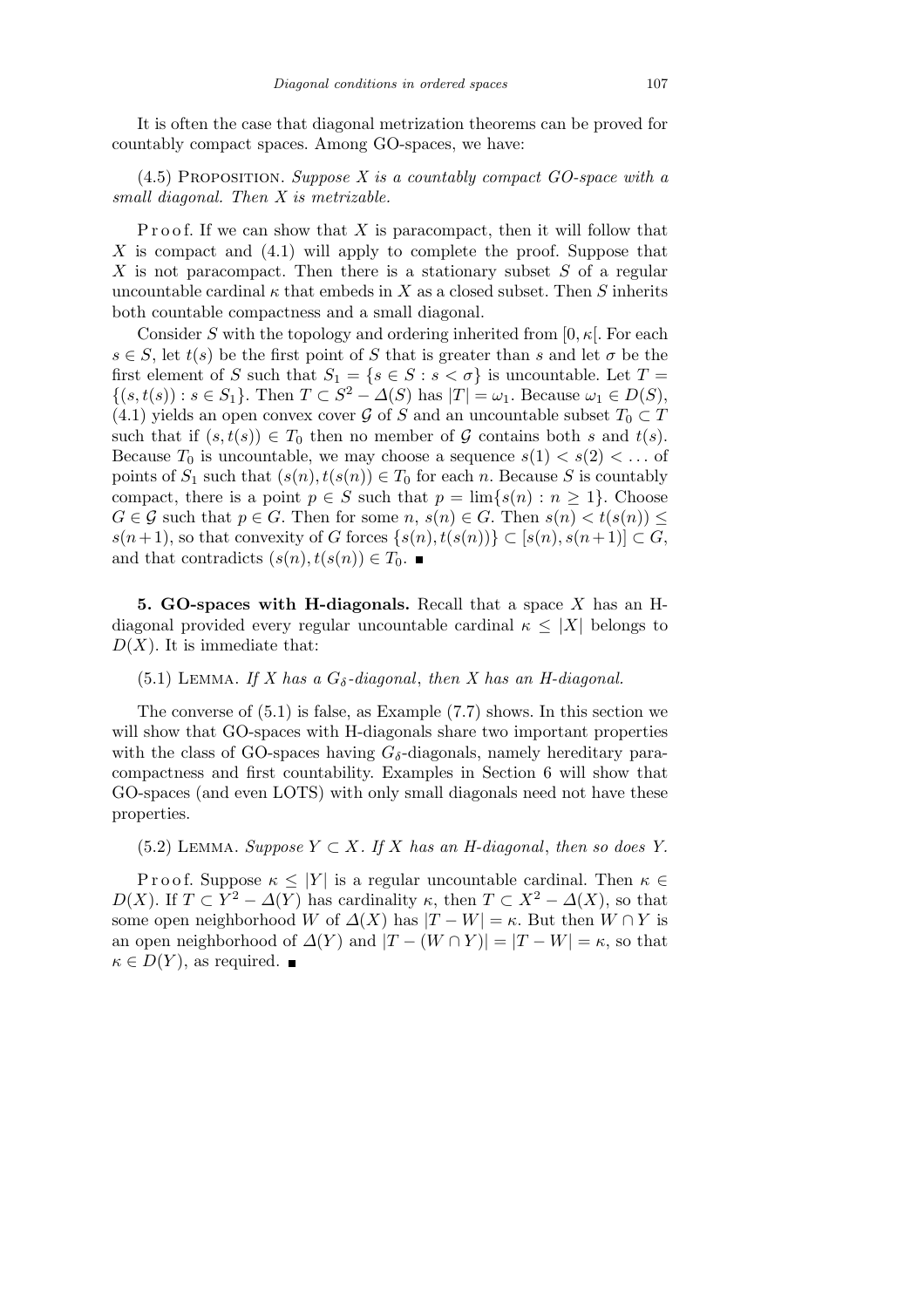(5.3) Proposition. *Suppose S is a stationary subset of a regular uncountable cardinal κ. Then*  $κ \notin D(S)$ *. Consequently, if X is any GO-space with an H-diagonal*, *then X is hereditarily paracompact.*

Proof. Given a stationary  $S \subset [0, \kappa]$ , for each  $s \in S$ , let  $s'$  be the first element of *S* that is larger than *s*. Let  $T = \{(s, s') : s \in S\}$ . Then  $|T| = \kappa$ and an easy Pressing Down Lemma argument shows that  $|T - W| < \kappa$ whenever *W* is an open subset of  $X^2$  that contains  $\Delta(X)$ , as required.

Now let *X* be any GO-space with an H-diagonal. If *X* is not hereditarily paracompact, then it follows from [EL] that there is an uncountable regular cardinal  $\kappa$  and a stationary subset  $S \subset [0, \kappa]$  that embeds in X. According to (5.2), *S* must have an H-diagonal, and that is impossible in the light of the first paragraph of this proof.  $\blacksquare$ 

 $(5.4)$  R e m a r k. Proposition  $(5.3)$  is false for GO-spaces that have only a small diagonal, as can be seen from Example (6.3) below.

(5.5) Proposition. *Suppose X is a GO-space with an H-diagonal. Then X is first-countable.*

Proof. It will be enough to prove that if  $p \in X$  and if  $[p, \rightarrow]$  is not open, then the cofinality of  $\vert \leftarrow$ , p is  $\omega$ , and if  $\vert \leftarrow$ , p is not open, then the coinitiality of  $]p, \rightarrow [$  is also  $\omega$ . The two proofs are analogous and we will outline the first.

For contradiction, suppose  $\kappa = cf(|\leftarrow, p|)$  is uncountable. Being a cofinality,  $\kappa$  is a regular cardinal. Hence  $\kappa \in D(X)$ . Choose a strictly increasing net  $\{x(\alpha) : \alpha < \kappa\}$  in  $\}$ *–, p* that converges to *p*. Then the net  $\{(x(\alpha), x(\alpha+1)) : \alpha < \kappa\}$  converges to  $(p, p)$  in the space  $X^2$ . Let  $T =$  $\{(x(\alpha), x(\alpha+1)) : \alpha < \kappa\}$ . Then  $T \cap \Delta(X) = \emptyset$ . However, any neighborhood *W* of  $\Delta(X)$  must have  $|T - W| < \kappa$ , contrary to  $\kappa \in D(X)$ . ■

 $(5.6)$  Remark. Proposition  $(5.5)$  is not valid for GO-spaces, or even for LOTS, having only a small diagonal, as can be seen from Example (6.2).

Our next result summarizes the cardinal function inequalities from Section 3 for GO-spaces with H-diagonals.

(5.7) Proposition. *Let X be a GO-space with an H-diagonal. Then*  $\psi(\Delta(X), X^2) \le c(X) = hl(X) = d(X) = hd(X).$ 

P r o o f. We know that  $hl(X) = c(X) \le d(X) = hd(X) \le c(X)^+$  because *X* is a GO-space. Let  $c(X) = \kappa$ . If  $\kappa^+ > |X|$ , then  $|X| = \kappa$ , so that  $\kappa =$  $c(X) \le d(X) \le |X| = \kappa$ . In addition,  $\psi(\Delta(X), X^2) \le |X^2| = \kappa$ . Combining these two inequalities yields the desired conclusion. And if  $\kappa^+ \leq |X|$ , then because *X* has an H-diagonal and  $\kappa^+$  is regular, we have  $\kappa^+ \in D(X)$ . The desired conclusion now follows from  $(3.5)$ .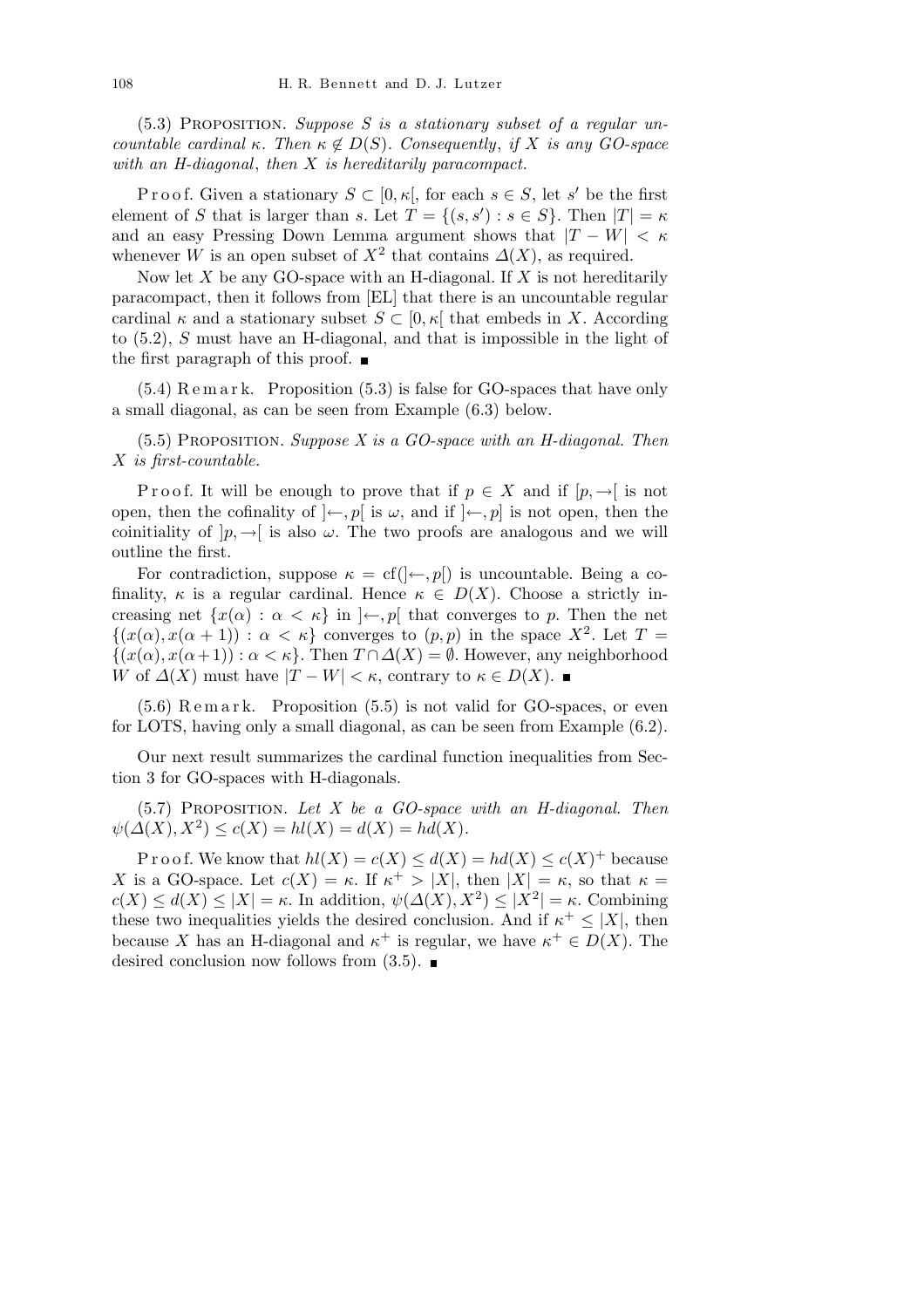(5.8) R e m a r k. As the example of a metrizable discrete LOTS with cardinality  $\omega_1$  shows, we can have  $\psi(\Delta(X), X^2) = \omega < \omega_1 = c(X) = d(X)$  $hl(X)$  in (5.7).

If we consider linearly ordered spaces, rather than GO-spaces, then we can add one more cardinal function to the list in (5.8), namely the weight *w*(*X*) of *X*.

(5.9) Proposition. *Suppose X is a LOTS with an H-diagonal. Then*  $\psi(\Delta(X), X^2) \le c(X) = hl(X) = d(X) = hd(X) = w(X).$ 

P r o o f. It will be enough to show that  $c(X) \geq w(X)$ . Let  $\kappa = c(X)$  and let  $J(X) = \{a \in X : \text{ some } b(a) > a \text{ has } |a, b(a)| = \emptyset\}$ . From (3.3) we know that  $|J(X)| \leq \kappa$  and from (5.7) we know that  $d(X) = \kappa$ . But in a LOTS,  $w(X) = d(X) + |J(X)| \leq \kappa + \kappa$ , as required.

We now consider metrization theory for GO-spaces with H-diagonals. We begin by proving the result announced in  $(1.6)$ .

(5.10) Proposition. *Let X be a locally compact GO-space with an H-diagonal. Then X is metrizable.*

P r o o f. By  $(5.3)$ , *X* is paracompact. By  $(4.1)$ , *X* is locally metrizable. Hence *X* is metrizable.  $\blacksquare$ 

As noted in the introduction, Example (7.7) shows that (5.10) cannot be generalized to Cech-complete GO-spaces (or even Cech-complete LOTS) with H-diagonals. However, such GO-spaces *do* have some special structure, as we will show in our next result.

 $(5.11)$  PROPOSITION. *Suppose X is a GO-space that is Cech-complete or is a p-space with an H-diagonal. Then X has a dense metrizable subspace.*

P r o o f. According to (5.3), *X* is hereditarily paracompact. According to [vW, Theorem 2.1.7], there is a perfect, order preserving mapping *F* from *X* onto a metrizable GO-space *Y* because *X* is a paracompact p-space.

For each  $y \in Y$ , let  $C(y) = F^{-1}(\{y\})$ . Each  $C(y)$  is a compact convex subset of *X* and must therefore have the form  $C(y) = [a(y), b(y)]$  for some points  $a(y) \leq b(y)$  of *X*. Because *X* has an H-diagonal, it follows that the compact set  $C(y)$  is metrizable. Define  $M = \bigcup \{ \text{Int}(C(y)) : y \in Y \}$ . Being locally metrizable and paracompact, *M* is a metrizable subspace of *X*.

Let *W* be the family of all convex components of the open set  $X - \text{cl}(M)$ . Observe that if  $W \in \mathcal{W}$  and  $y \in Y$ , then  $W \cap \text{Int}(C(y)) = \emptyset$ . It follows that no non-empty open subset of *W* can be finite.

Next observe that the order preserving nature of *F* guarantees that, with the possible exception of the two end points of  $W$ , if  $x \in W$ , then  $C(F(x)) \subset W$ . In addition, if  $p < q < r$  are points of *W*, then it cannot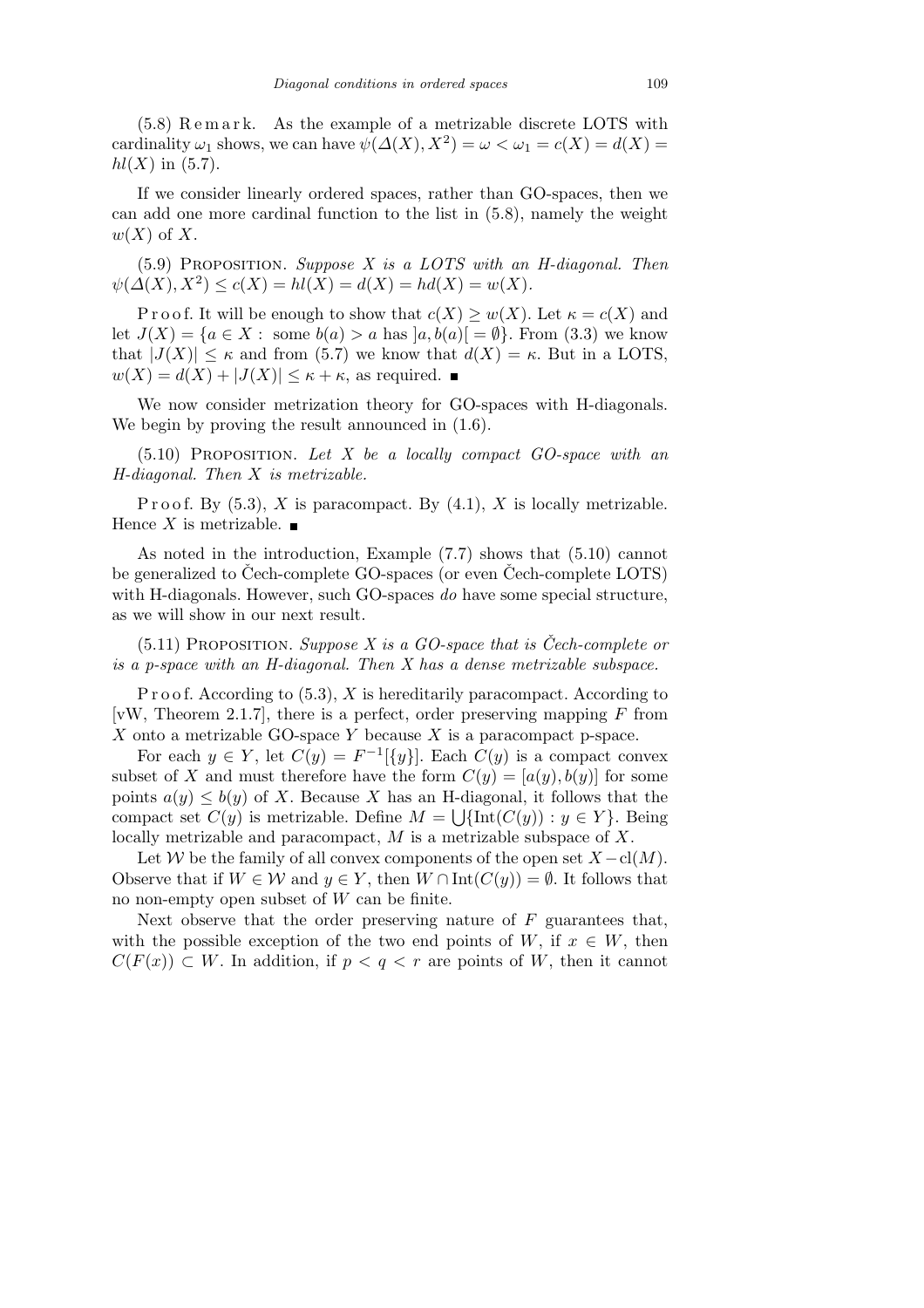happen that  $F(p) = F(q) = F(r)$ , because that equality would force  $q \in$ *W* ∩ Int( $C(F(q))$ . Therefore, if *y* ∈ *Y* and  $C(y)$  ⊂ *W*, then  $|C(y)|$  ≤ 2.

Consider any point  $p \in W$  such that  $C(F(p)) \not\subset W$ . Then *p* must be an endpoint of *W*, say the left endpoint. We claim that  $p \in \text{cl}(W - \{p\})$ . For otherwise there would be a convex open neighborhood *N* of *p* such that *N* ∩ (*W* − {*p*}) =  $\emptyset$ . We already know that  $[p, \rightarrow]$  is open, because *p* is the left endpoint of the open set *W* (and  $p \in W$ ). It then follows that  $\{p\}$  is open in  $X$ , and that is impossible, as noted above. Therefore, by removing at most the two endpoints of *W*, we obtain a convex open subset  $V \subset W$ such that:

- (a)  $V$  is dense in  $W$ ;
- (b)  $V = F^{-1}[F[V]]$ ;
- (c) if  $x \in V$  then  $Int(F^{-1}[F(x)]) \subset V$ .

Fix  $W \in \mathcal{W}$ , find  $V \subset W$  as above, and let f be the restriction of F to *V*. Then *f* is an order preserving, perfect mapping of *V* onto some subset of *Y*. In addition, *f* is an irreducible mapping. For suppose  $V_0$  is an open, convex subset of *V*. Then  $V_0$  is not finite, so we may choose points  $a < b < c$ in *V*<sub>0</sub>. Then  $f^{-1}[f(b)] \subset [a, c] \subset V_0$ , as required to show that *f* is irreducible.

Because  $f[V]$  is a subset of the metric space  $Y$ , there is a dense subset  $E$ of  $f[V]$  such that E is the union of countably many discrete subsets  $E(n)$ , each closed in the space *Y*. Because *f* is irreducible, the set  $f^{-1}[E]$  is dense in *V* and hence also in *W*. Write  $D(W) = f^{-1}[E]$ . For each *n*,  $\{f^{-1}[\{e\}] : e \in E\}$  $E(n)$ } is a closed discrete collection in the space *X*. Because each  $f^{-1}$ [ $\{e\}$ ]  $L(n)$  is a closed discrete conection in the space  $\Lambda$ . Because each  $j^{-1}[\{e\}]$  is consists of at most two points, it follows that the set  $D(n) = \bigcup \{f^{-1}[\{e\}] :$  $e \in E(n)$ } is a discrete closed subset of *X*. Therefore,  $D(W)$  is a GO-space that is  $\sigma$ -discrete, and hence  $D(W)$  is metrizable.

Therefore, we now know that for each  $W \in \mathcal{W}$ , there is a dense metrizable subspace  $D(W)$  of *W*. Because *M* and the members of *W* are pairwise disjoint open sets in *X*, it follows that  $Z = \bigcup \{ D(W) : W \in \mathcal{W} \} \cup M$  is a dense metrizable subspace of X, as required.  $\blacksquare$ 

**6. Preliminary examples.** Z denotes the set of all positive and negative integers and R denotes the set of real numbers.

(6.1) Example. *There is a first countable hereditarily paracompact LOTS that does not have a small diagonal.*

Proof. Let *S* be the Sorgenfrey line and let  $S^* = S \times \{n \in \mathbb{Z} : n \leq 0\},\$ ordered lexicographically. Then *S ∗* is the smallest LOTS that contains *S* as a closed subspace. We begin by proving that if  $T_2$  is any uncountable subset of  $\{(x, -1), (x, 0)) : x \in S\}$ , then for any neighborhood *W* of the diagonal in  $(S^*)^2$ , we have  $W \cap T_2 \neq \emptyset$ .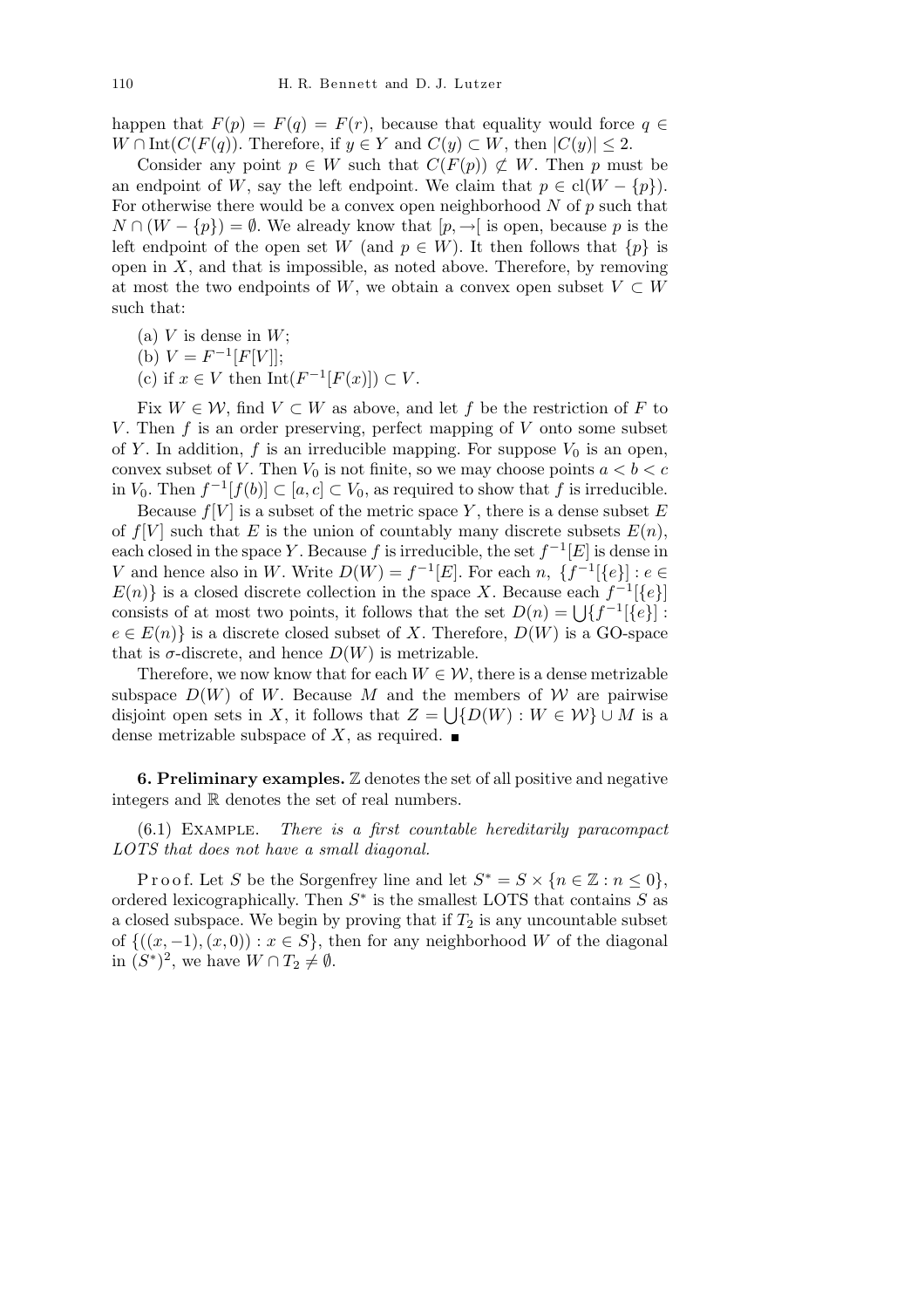Given such a  $T_2$  let  $S_2 = \{x \in S : ((x, -1), (x, 0)) \in T_2\}$ . Then  $S_2$  is an uncountable subset of  $S$ , so that  $S_2$  contains a point  $p$  with the property that for every  $\varepsilon > 0$  the set  $[p, p + \varepsilon] \cap S_2$  is uncountable. Suppose *W* is any open neighborhood of the diagonal in  $S^* \times S^*$ . Then there is a  $\delta > 0$  such that  $([(p, 0), (p + \delta, 0)])^2$  ⊂ *W*. Choose  $x \in ]p, p + \delta[ \cap S_2]$ . Then in  $S^*$  we have  $(p, 0) < (x, -1) < (x, 0) < (p + \delta, 0)$ , so that  $((x, -1), (x, 0)) \in T_2 ∩ W$ , as claimed.

To show that *S <sup>∗</sup>* does not have a small diagonal, let *S*<sup>1</sup> be any subset of *S* with cardinality  $\omega_1$  and let  $T_1 = \{((x, -1), (x, 0)) : x \in S_1\}$ . If  $S^*$  had a small diagonal, there would be an open neighborhood *W* of the diagonal such that the set  $T_2 = T_1 - W$  is uncountable. Apply the first part of the proof to show that  $T_2 \cap W \neq \emptyset$ , contradicting the definition of  $T_2$ . ■

(6.2) EXAMPLE. *There is a LOTS X with*  $|X| = \omega_2$  *and*  $\omega_2 \notin D(X)$ and  $\omega_1 \in D(X)$ . Thus, *X* has a small diagonal but not an *H*-diagonal. In *addition*, *X is not first countable.*

P r o o f. Let  $X = ([0, \omega_2[\times \mathbb{Z}) \cup \{(\omega_2, 0)\}]$  with the lexicographic ordering.

(6.3) Example. *There is a LOTS with a small diagonal that is not paracompact.*

Proof. Let  $S = {\alpha < \omega_3 : cf(\alpha) = \omega_2}$ . As a subspace of  $[0, \omega_3]$ , S is stationary and therefore is not paracompact. Of course, *S* is not a LOTS in its natural ordering. However, because *S* is scattered, a result of Purisch [P] shows that *S* can be reordered in such a way that *S* becomes a LOTS. Because *S* is not paracompact, we know from (5.3) that *S* does not have an H-diagonal.

To show that *S* has a small diagonal, observe that any subspace of *S* with cardinality  $\omega_1$  is a closed and discrete subspace of *S* and is therefore metrizable. Now suppose that  $T \subset (S \times S) - \Delta(S)$  has cardinality  $\omega_1$ . Let  $S_0 = \pi_1[T] \cup \pi_2[T]$  where  $\pi_i$  are the natural coordinate projections. Then  $T \subset (S_0)^2 - \Delta(S_0)$ , so that,  $S_0$  being metrizable, there is an open subset *U* of *S*<sup>2</sup> with  $\Delta(S_0) \subset U$  and with  $|T - (U \cap (S_0)^2)| = \omega_1$ . Let  $W = U \cup (S^2 - (S_0)^2)$ . Then *W* is open in  $S^2$ , contains  $\Delta(S)$ , and has  $T - W = T - (U \cap (S_0)^2)$ .

We note that one can consistently obtain a non-paracompact LOTS with a small diagonal and having cardinality  $\omega_2$ . One begins with an  $E(\omega_2)$  set (something that consistently exists), i.e., a stationary subset  $S \subset [0, \omega_2]$  such that  $cf(\alpha) = \omega$  for each  $\alpha \in S$ , and if  $\lambda < \omega_2$  has  $cf(\lambda) = \omega_1$ , then the set [0*, λ*[*∩S* is not stationary in [0*, λ*[. One proves by induction that [0*, λ*[*∩S* is actually *metrizable* for every such  $\lambda$  and it follows that  $[0, \lambda] \cap S$  is an open metrizable subspace of *S* for each  $\lambda < \omega_2$ .

Now consider any set  $T \subset S \times S - \Delta(S)$  having cardinality  $\omega_1$ . For some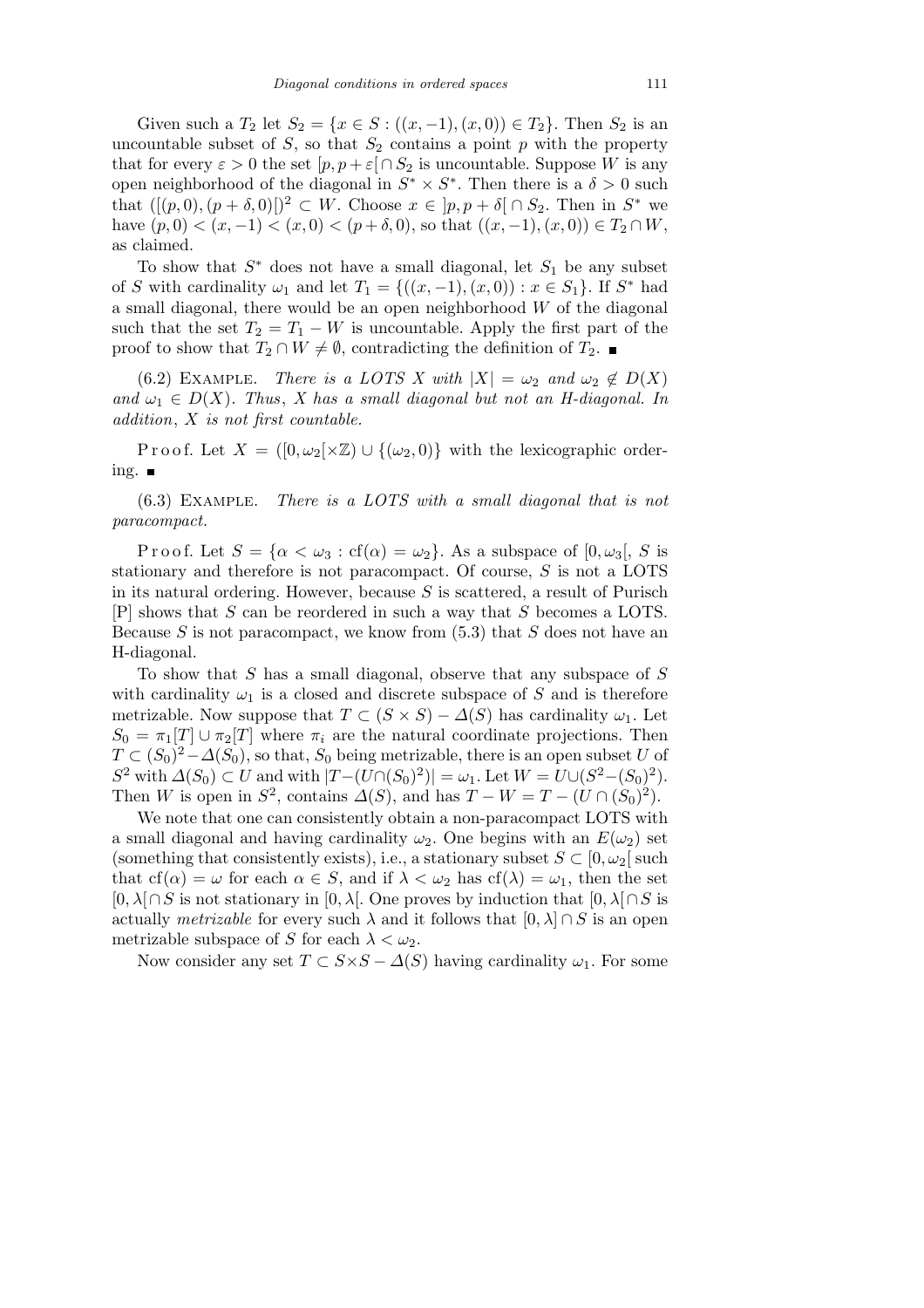$\lambda < \omega_2$  we have  $T \subset (S \cap [0, \lambda])^2 - \Delta(S \cap [0, \lambda])$ . Because  $S \cap [0, \lambda]$  is metrizable, there is an open set  $W_0 \subset (S \cap [0, \lambda])^2$  containing  $\Delta(S \cap [0, \lambda])$ and having  $|T - W_0| = \omega_1$ . Let  $W = W_0 \cup (\lambda, \omega_2 \cap S)^2$ . Then *W* is open in  $S^2$ , contains  $\Delta(S)$ , and has  $|T - W| = \omega_1$ . Hence *S* has a small diagonal.

Because *S* is stationary in  $\omega_2$ , the space *S* is not paracompact. Therefore, (5.3) implies that  $\omega_2 \notin D(S)$ , so that *S* does not have an H-diagonal. As with the ZFC example given above, there is a reordering of *S* under which *S* is a LOTS.  $\blacksquare$ 

 $(6.4)$  EXAMPLE. *There is a Lindelöf GO-space X with a*  $G_{\delta}$ *-diagonal* (*and hence an H-diagonal*) *that has*  $c(X) = 2^{\omega}$ , *and a Lindelöf LOTS with a σ-disjoint base that does not have a small diagonal.*

P r o o f. Let *B* be a Bernstein set in the usual space  $\mathbb R$  of real numbers, i.e., an uncountable set such that both *B* and  $C = \mathbb{R} - B$  meet every uncountable closed subset of  $\mathbb{R}$  (cf. [Ox]). Define a GO-space X by retopologizing  $\mathbb{R}$ in such a way that all points of *B* have their usual neighborhoods, and so that each point of *C* is isolated. Then *X* is a GO-space with a  $G_{\delta}$ -diagonal. Let  $Y = (B \times \{0\}) \cup (C \times \mathbb{Z})$ . Lexicographically ordering *Y*, we obtain a Lindelöf LOTS with a  $\sigma$ -disjoint base. Because of (4.1), *Y* cannot have a small diagonal.  $\blacksquare$ 

**7. A non-metrizable Cech-compete LOTS with an H-diagonal. ˇ** In this section, we use a familiar technique of "splitting points" together with a metric space constructed by A. H. Stone [St] to construct the space described in (1.7). We want to thank R. Pol for mentioning Stone's space to us.

(7.1) Construction. Let *Y* be a subset of a linearly ordered set *X* where  $|Y|$  is an uncountable regular cardinal number. Let

$$
E(Y, X) = ((X - Y) \times \{0\}) \cup (Y \times \{-1, 1\})
$$

and order  $E(Y, X)$  lexicographically. Let  $E(Y, X)$  have the usual open interval topology of that order.

(7.2) PROPOSITION. Let X be a metrizable LOTS and suppose  $Y \subset X$ . Let  $\kappa$  be a regular uncountable cardinal. Then the following are equivalent:

 $(\mathrm{a}) \kappa \in D(E(Y, X)),$ 

(b) whenever  $S \subset Y$  has  $|S| = \kappa$ , then there is a set  $S_0 \subset S$  such that  $|S_0| = \kappa$  *and*  $S_0$  *is discrete and closed in X.* 

P r o o f. Write  $Z = E(Y, X)$  and define  $\pi : Z^2 \to X^2$  by  $\pi((x, i), (y, j)) =$  $(x, y)$ . Then  $\pi$  is continuous, so that the set  $\Delta^* = \pi^{-1}[\Delta(X)]$  is a  $G_{\delta}$ -subset of  $Z^2$ . Note that  $\Delta^* = \{((x, 0), (x, 0)) : x \in X - Y\} \cup \{((y, i), (y, j)) : x \in X - Y\}$ *y* ∈ *Y* and *i, j* ∈ {-1*,* 1}}.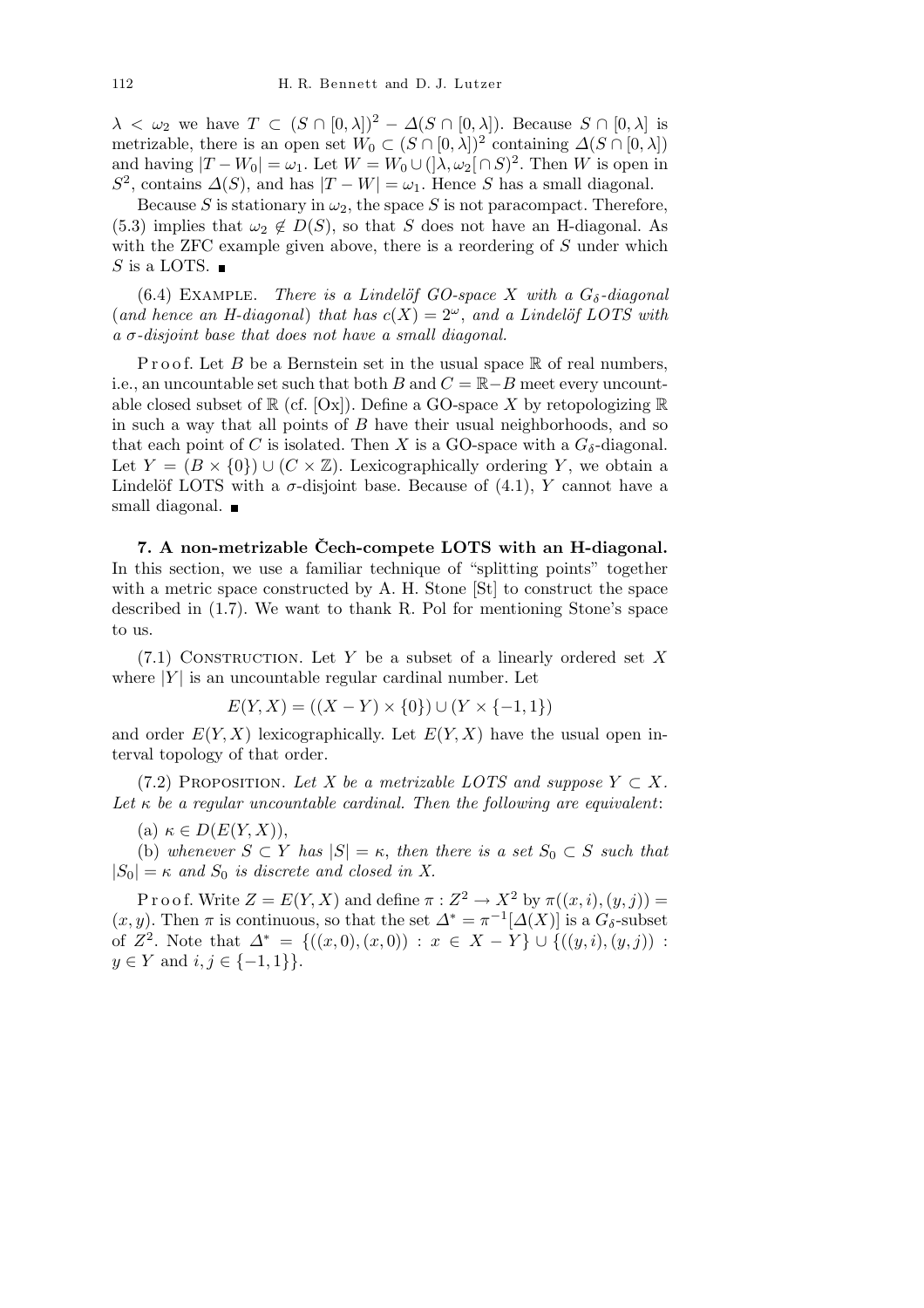Suppose (b) holds, and suppose  $T \subset Z^2 - \Delta(Z)$  has regular uncountable cardinality *κ*. Either  $|T \cap \Delta^*| < \kappa$  or else  $|T \cap \Delta^*| = \kappa$ . In the first case we replace *T* by  $T - \Delta^*$  and complete the proof under the assumption that  $T \cap \Delta^* = \emptyset$ . In the second case, we replace *T* by  $T \cap \Delta^*$  and complete the proof under the assumption that  $T \subset \Delta^*$ .

If  $T \cap \Delta^* = \emptyset$ , then the fact that  $\Delta^*$  is a  $G_{\delta}$ -subset of  $Z^2$  yields an open set  $W \subset Z^2$  that contains the diagonal and has  $|T - W| = \kappa$ , as required.

Next, suppose that  $T \subset \Delta^*$ . Because  $T \cap \Delta(Z) = \emptyset$  we know that *T* ⊂ { $((y, i), (y, j))$  : *y* ∈ *Y* and {*i, j*} = {−1*,* 1}}. Then there is a subset *S*  $\subset$  *Y* of cardinality *κ* such that  $T = \{((y, -1), (y, 1)) : y \in S\}$  or else  $T = \{((y, 1), (y, -1)) : y \in S\}$ . The two cases are analogous, and we consider only the first.

Because *S* has cardinality  $\kappa$ , there is a set  $S_0 \subset S$  that is closed in X and has cardinality  $\kappa$ . For each  $y \in S_0$  there is an open interval  $I(y)$  in X such that  $I(y) \cap S_0 = \{y\}$ . In addition, the open set  $X - S_0$  is the union of the pairwise disjoint collection  ${I_\alpha : \alpha \in A}$  of its convex components.

For an open convex set  $I \subset X$ , define  $J(I) = \{(x,i) \in Z : x \in I\}$ . Then  $J(I)$  is an open convex subset of *Z*. Using that notation, define  $V =$ *{J*(*I*<sub>*α*</sub>) : *α*  $\in$  *A*} and for each *y*  $\in$  *S*<sub>0</sub> let  $K^{-}(y) = J(I(y)) \cap$   $\in$   $\in$  *(y, -*1)] and  $K^+(y) = J(I(y)) \cap [(y, 1), \rightarrow]$ . The resulting sets cover *Z*, so that the set  $W = V^2$  ∪ ( $\bigcup \{(K^-(y))^2 \cup (K^+(y))^2 : y \in S_0\}$ ) is a neighborhood of the diagonal  $\Delta(Z)$  for which  $W \cap T = \emptyset$ . Thus (a) holds.

Conversely, suppose (a) holds. Let  $S \subset Y$  have cardinality  $\kappa$ . Let  $T =$ *{*((*y, −*1)*,*(*y,* 1)) : *y ∈ S}*. Then there must be an open neighborhood *W* of  $\Delta(Z)$  in  $Z^2$  such that  $|T - W| = \kappa$ . Let  $S_0 = \{y \in S : ((y, -1), (y, 1)) \in$ *T − W}*.

With the exception of endpoints of *Z* (to be treated separately by analogous arguments), for each  $z \in Z$  there are points  $(a(z), i(z)), (b(z), j(z)) \in Z$ such that, with  $G(z) = |(a(z), i(z)), (b(z), j(z))|$ , we have  $(G(z))^2 \subset W$ .

If  $x \in X - Y$  let  $H(x) = |a(x,0), b(x,0)|$  and if  $x \in Y$  let  $H(x) =$  $|a(x, -1), b(x, +1)|$ . Observe that if  $x \in X - Y$  then  $H(x) ∩ S_0 = ∅$ . Further, if  $x \in Y$ , then  $|H(x) \cap S_0| \leq 1$ , for otherwise, choose  $y \in H(x) \cap S_0$  with  $y \neq x$ . In case *y* < *x* we have  $(a(x, -1), i(x, -1))$  <  $(y, -1)$  <  $(y, 1)$  <  $(x, -1)$ , so that  $((y, -1), (y, 1)) \in (G(x, -1))^2 \subset W$ , contrary to  $y \in S_0$ . And if *x* < *y* then  $((y, -1), (y, 1)) \in (G(x, +1))^2 \subset W$ , again contradicting *y* ∈ *S*<sub>0</sub>. Therefore,  $S_0$  is a closed and discrete subset of X, as required.  $\blacksquare$ 

(7.3) COROLLARY. Let  $Y \subset X$  where X is any metrizable LOTS. Then  $E(Y, X)$  has an *H*-diagonal if and only if for every regular, uncountable *cardinal*  $\kappa \leq |X|$  *and any subset*  $S \subset Y$  *with cardinality*  $\kappa$ , *there is a set*  $S_0 \subset S$  *that is closed in X*, *discrete in itself*, *and has*  $|S_0| = \kappa$ .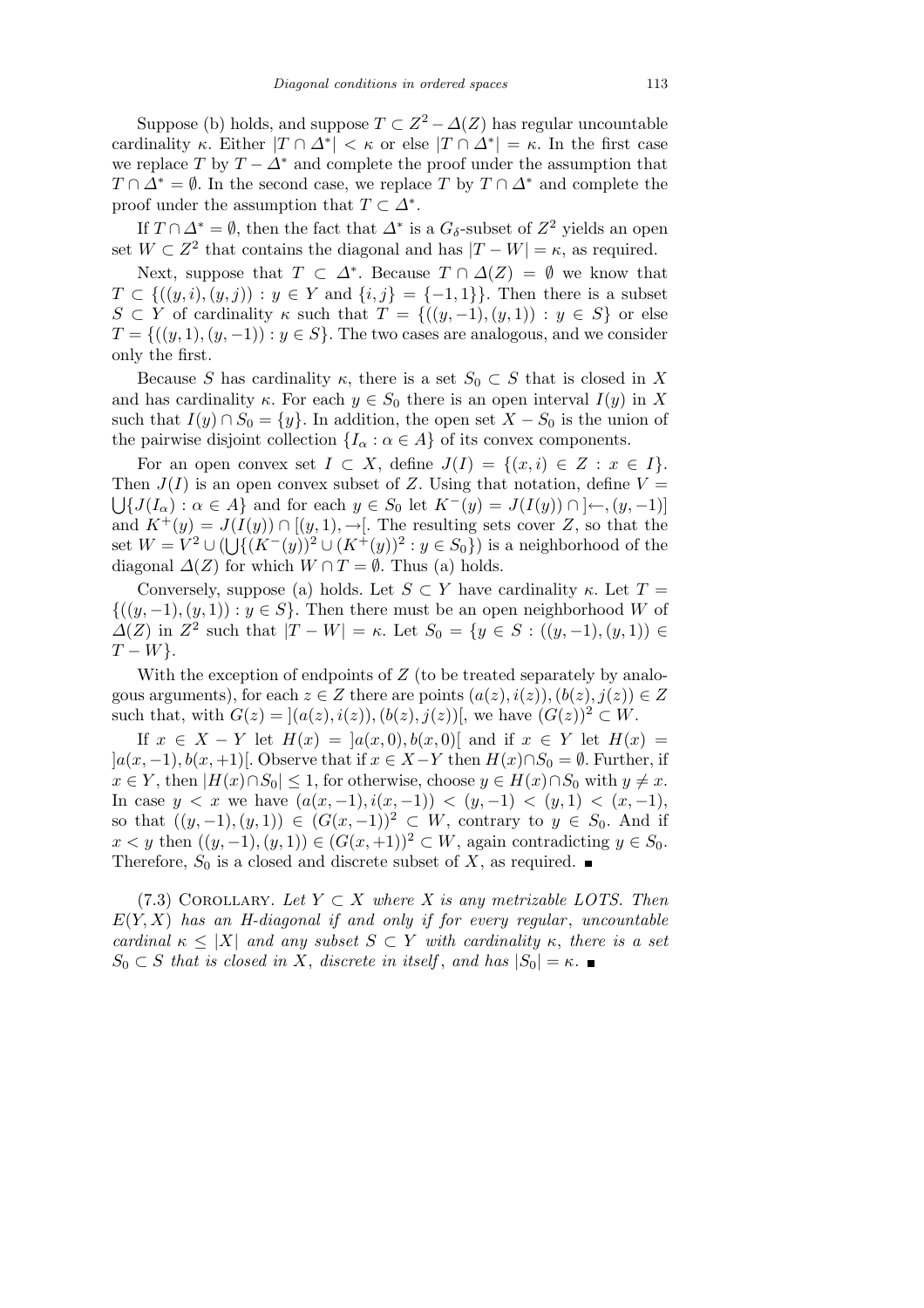The next result allows us to recognize when the space  $E(Y, X)$  constructed in (7.1) will be metrizable.

(7.4) PROPOSITION. Let X be a metrizable LOTS and let  $Y \subset X$  have *uncountable regular cardinality. Then the space*  $E(Y, X)$  of  $(7.1)$  *is metrizable if and only if Y is the union of countably many subspaces*, *each of which is discrete in itself.*

P r o o f. First suppose that  $Z = E(Y, X)$  is metrizable. Let  $\mathcal{B} =$ S *{B*(*n*) :  $n \geq 1$ } be a *σ*-discrete base for *Z*. For each pair  $(m, n)$  of natural numbers, let *Y*(*m, n*) be the set of all points  $y \in Y$  such that for some  $B \in \mathcal{B}(m)$ and some  $C \in \mathcal{B}(n)$ , we have  $(y, -1) \in B \subset \{-(y, -1) \}$  and  $(y, 1) \in C \subset$  $[(y, 1), \rightarrow]$ . It is easy to check that each  $Y(m, n)$  is discrete in itself.

Conversely, suppose  $Y$  is the union of countably many subspaces, each  $Y$ discrete in itself. Because *X* is a metric space, it follows that  $Y = \bigcup \{Y(n) :$  $n \geq 1$  where each  $Y(n)$  is discrete in itself and closed in X.

Recall the notation of (7.2). We have a  $G_{\delta}$ -subset  $\Delta^*$  of  $Z^2$  consisting of all points  $((x, 0), (x, 0))$  for  $x \in X - Y$  together with all points of the form  $((y, i), (y, j))$  where  $y \in Y$  and  $i, j \in \{-1, 1\}$ . Clearly,  $\Delta(X) \subset \Delta^*$ . In the remainder of the proof, we will define open sets  $W(n) \subset Z^2$  such that  $\Delta(Z) = \Delta^* \cap \bigcap \{W(n) : n \geq 1\}$ . Once that is done, then we will know that *Z* is a LOTS with a  $G_{\delta}$ -diagonal and is, therefore, metrizable [L1].

For each *n* and each  $y \in Y(n)$ , choose an open interval  $I(n, y)$  of X with *I*(*n, y*) ∩ *Y*(*n*) = {*y*}. In addition, write the open set  $U(n) = X - Y(n)$  as  $U(n, y) \cap Y(n) = \{y\}$ . In addition, write the open set  $U(n) = X - Y(n)$  as<br>the union of its convex components, say  $U(n) = \bigcup \{U(n, \alpha) : \alpha \in A(n)\}\.$ Recall from the proof of (7.2) that for each convex open subset  $I \subset X$ , we have a convex open subset  $J(I) = \{(x, i) \in Z : x \in I\}$  of Z.

Define  $K(n, y) = J(I(n, y))$  and  $V(n, \alpha) = J(U(n, \alpha))$ . Then define *L*(*n*, *y*, −1) = *J*(*I*(*n*, *y*))∩]←, (*y*, −1)] and *L*(*n*, *y*, 1) = *K*(*n*, *y*)∩[(*y*, 1), →[. Let  $V(n) = \bigcup \{V(n, \alpha) : \alpha \in A(n)\}$ . The resulting sets cover *Z*, so that the set  $W(n) = (V(n))^2 \cup \left(\frac{\{(L(n, y, -1))^2}{\cup (L(n, y, 1))^2} : y \in Y(n)\right\}$  is open in *Z* and contains  $\Delta(Z)$ .

 $\sum_{i=1}^{n} C_i$  *C*onsider any point  $p \in \Delta^* \cap \bigcap$  $\{W(n) : n \geq 1\}$ . For contradiction, suppose  $p \notin \Delta(Z)$ . Then  $p = ((y, i), (y, j))$  for some  $y \in Y$  and  $i \neq j$ . Choose *n* so that  $y \in Y(n)$ . By assumption,  $p \in W(n)$ . Because  $U(n) \cap Y(n)$ *Y*(*n*) = *Ø* we conclude *p*  $\notin (V(n))^2$ . Hence there is a *y*' ∈ *Y*(*n*) such that  $p \in (L(n, y', -1))^2 \cup (L(n, y', 1))^2 \subset (K(n, y'))^2$ . But then  $y \in I(n, y')$  and therefore  $y \in I(n, y') \cap Y(n) = \{y'\}$ , so that  $y = y'$ . But that is impossible because  $i \neq j$  guarantees that  $((y, i), (y, j)) \notin (L(n, y, -1))^2 \cup (L(n, y, 1))^2$ . Therefore  $p \in \Delta(Z)$  as required.  $\blacksquare$ 

Many properties of  $E(Y, X)$  are derived from X via the natural projection mapping, and we have: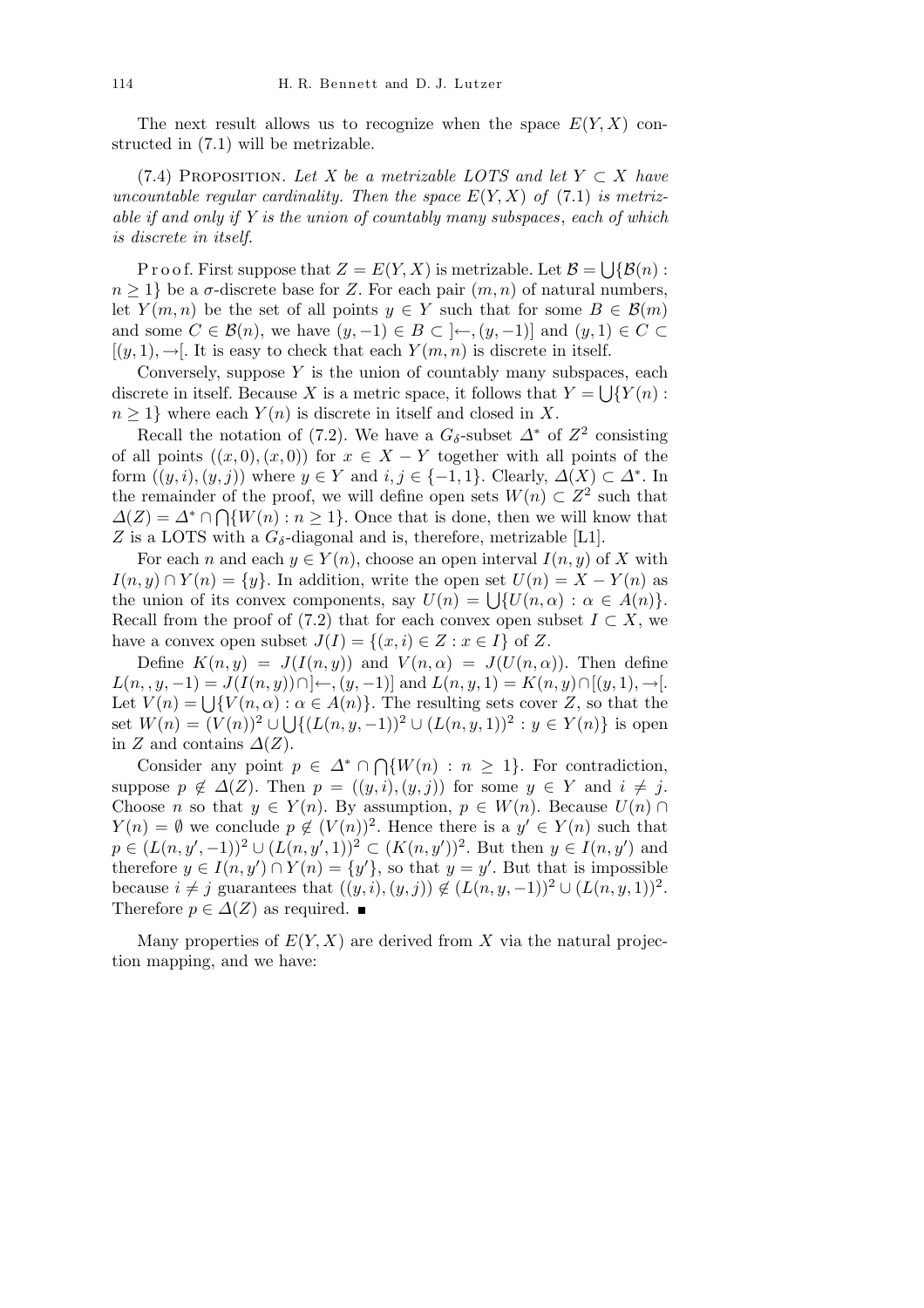(7.5) LEMMA. *The natural projection mapping*  $\pi : E(Y, X) \rightarrow X$  *given*  $by \pi((x, m)) = x$  *is a perfect mapping.* 

To apply (7.2) to the construction of our example, we must start with a very special completely metrizable LOTS *X*. The following example was constructed by A. H. Stone in his paper [St].

(7.6) Example. *There is a completely metrizable LOTS X having a subspace Y that satisfies the hypotheses of* (7.2).

Proof. Let *D* be a discrete space with cardinality  $\omega_1$  and let  $Z = D^{\omega}$ carry the product topology. It is proved in [St] that there is a subspace *Y* ⊂ *Z* with the following properties:

 $(A)$   $|Y| = \omega_1;$ 

(b) *Y* is not the union of countably many subspaces, each discrete in itself;

(c) if *S* is a countable subset of *Y* , then the closure of *S* in *Y* is also countable.

Let *X* be the closure of *Y* in the complete metric space *Z*. Suppose  $S \subset Y$ has uncountable regular cardinality  $\kappa$ . Then  $\kappa = \omega_1$ . Being a metrizable space, *S* contains a dense subset  $D = \bigcup \{D(n) : n \geq 1\}$  such that each  $D(n)$ is discrete in itself. For each *n*, let  $U(n)$  be the union of all open subsets V of *X* such that  $|V \cap D(n)| \leq 1$ . Then  $D(n)$  is a relatively closed subset of  $U(n)$ , A such that  $|V| |D(n)| \leq 1$ . Then  $D(n)$  is a relatively closed subset of  $U(n)$ , and  $U(n)$ , being open in X, is an  $F_{\sigma}$ -subset of X. Write  $U(n) = \bigcup \{F(n,m):$  $m \geq 1$ } where each  $F(n, m)$  is closed in *X*. Let  $E(n, m) = F(n, m) \cap D(n)$ . Then  $E(n, m)$  is closed in *X* and is discrete in itself. If every  $E(n, m)$  were countable, then so would be the set *D* and then the closure of *D* in *Y* would also be countable. But that is not the case, because the closure of *D* in *Y* contains the uncountable set *S*. Hence, some set  $S_0 = E(n, m)$  is uncountable and closed in *X*.

We next need show that *X* is a linearly ordered space in some ordering. But that follows from a theorem of Herrlich ([H]; see also [E, Problem 6.3.2]) stating that any metrizable space with all of its dimensions (dim, ind, Ind) equal to 0 carries the open interval topology of some linear ordering. Because *X* is a closed subspace of the strongly zero-dimensional metric space *Z*, we have  $\text{ind}(X) = \text{Ind}(X) = \dim(X) = 0$ . Therefore, X is a LOTS in some ordering.

(7.7) Example. *There is a non-metrizable*, *Cech-complete LOTS with ˇ an H-diagonal.*

Proof. Use the metric space  $X$  and its subspace  $Y$  from  $(7.6)$  in the construction of  $E(Y, X)$  outlined in (7.1). Apply (7.6) to see that *X* and *Y* fit the hypotheses of  $(7.2)$  and conclude that  $E(Y, X)$  has an H-diagonal.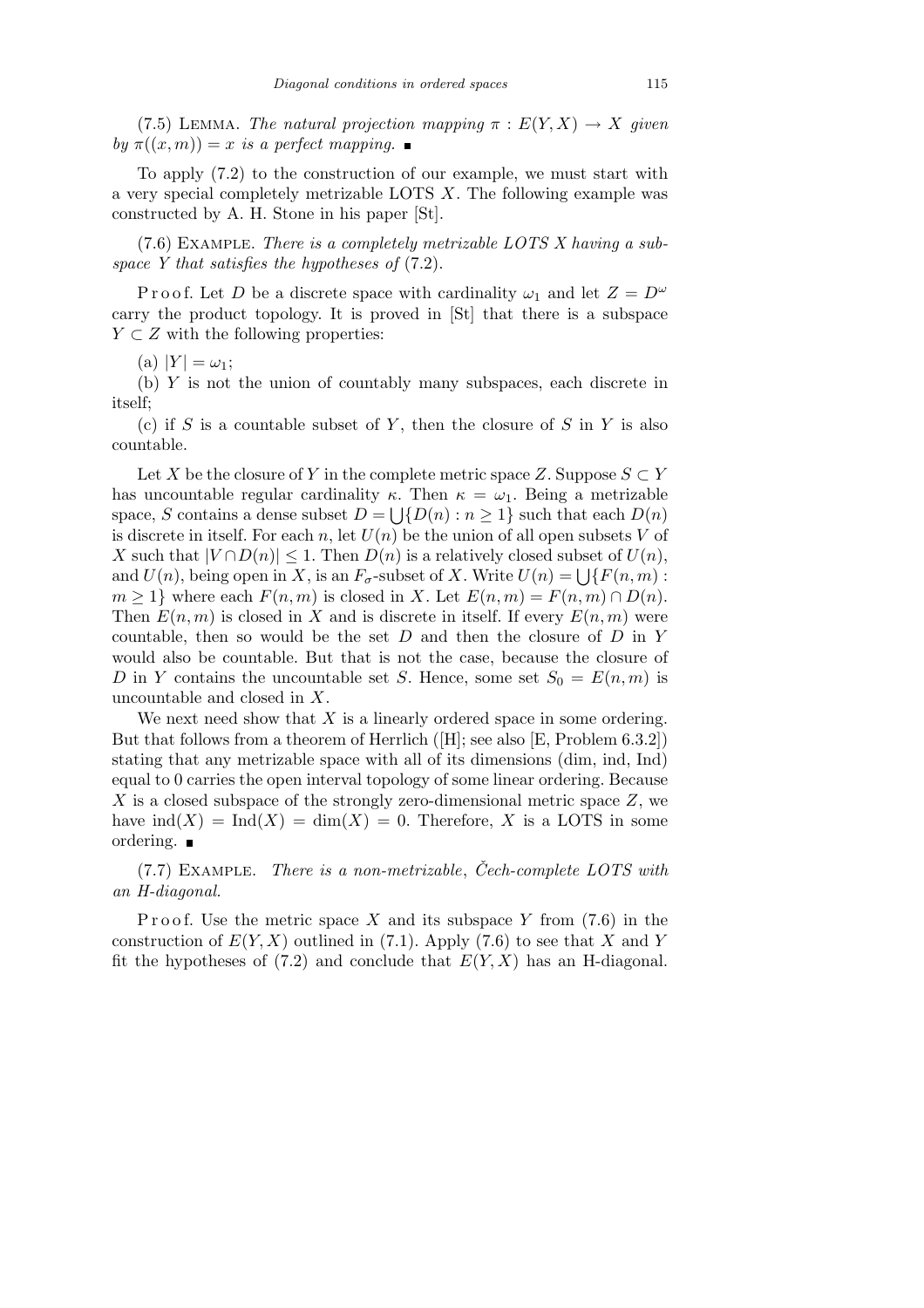Apply the special properties of *Y* combined with  $(7.4)$  to see that  $E(Y, X)$ is not metrizable. Apply  $(7.5)$  to see that  $E(Y, X)$  is a perfect preimage of a complete metric space, i.e., that  $E(Y, X)$  is Cech-complete. Being a non-metrizable LOTS,  $E(Y, X)$  cannot have a  $G_{\delta}$ -diagonal [L1].

 $(7.8)$  R e m a r k. In  $(5.12)$  we proved that if X is a Cech-complete space (or a p-space) with an H-diagonal, then *X* has a dense metrizable subspace. In that proof, there was a certain open, metrizable subspace *M*, and *X −*  $cl(M)$  was the union of open convex components. Closer examination will show that if *X* is a p-space, then each of those convex components will look very much like a subspace of some  $E(Y, X)$  and that if X is Cech-complete, then each of those convex components will be a space of the type  $E(Y, X)$ , for appropriately chosen *X* and *Y* .

 $(7.9)$  R e m a r k. Notice that the space  $E(Y, X)$  in  $(7.7)$  does not have a small diagonal, but does have  $c \in D(E(Y, X))$  in the light of (7.2) whenever  $\omega_1 < c$ .

**8. The Michael line construction, base properties, and diagonal conditions.** In this section,  $\mathbb{R}, \mathbb{P}, \mathbb{Q}$ , and  $\mathbb{Z}$  denote, respectively, the sets of real, irrational, and rational numbers, and the set of all integers. When we say "the usual real line  $\mathbb{R}$ " we will mean the set  $\mathbb R$  endowed with its usual Euclidean topology. We will consider certain Michael line constructions using various subsets *S* of P.

(8.1) CONSTRUCTION. Suppose  $S \subset \mathbb{P}$ . Let  $M(S)$  be the set  $\mathbb{Q} \cup S$ topologized so that a basic neighborhood of any point  $q \in \mathbb{Q}$  has the form  $|a, b| ∩ M(S)$  where  $a < q < b$  are rational numbers, and where each point of *S* is isolated in *M*(*S*). Define *M<sup>∗</sup>* to be the lexicographically ordered set

$$
M^*(S) = (\mathbb{Q} \times \{0\}) \cup (S \times \mathbb{Z}).
$$

Topologize *M<sup>∗</sup>* (*S*) by using the usual open interval topology of that lexicographic ordering.

We can summarize the main results of this section as follows:  $M^*(\mathbb{P})$  is a LOTS with a  $\sigma$ -disjoint base. Under CH, or under  $(MA + \neg CH), M^*(\mathbb{P})$ does not have an H-diagonal. Whether or not *M<sup>∗</sup>* (P) has a small diagonal is undecidable in ZFC, as is the question of whether or not  $c \in D(M^*(\mathbb{P}))$ .

(8.2) LEMMA. For each  $S \subset \mathbb{P}$ , the space  $M(S)$  is a closed subspace of *the LOTS*  $M^*(S)$ , and  $M^*(S)$  has a  $\sigma$ -disjoint base of open sets, is first *countable*, *and is hereditarily paracompact.*

- (8.3) LEMMA. For any  $S \subset \mathbb{P}$ , the following are equivalent:
- (a)  $M^*(S)$  *is metrizable*;
- (b) *M*(*S*) *is metrizable*;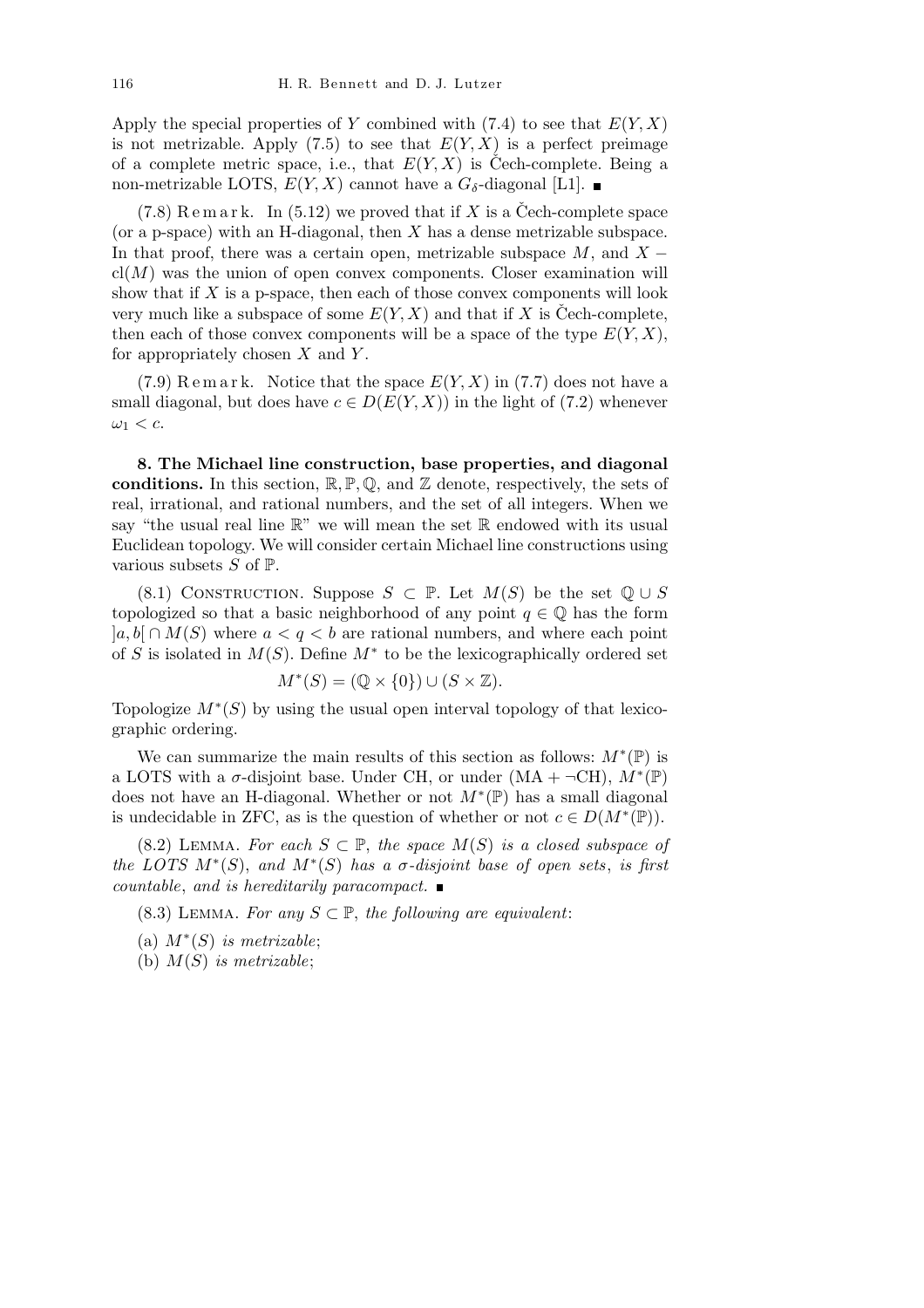- (c) *S* is an  $F_{\sigma}$ -subset of  $M(S)$ ;
- (d) *There is an*  $F_{\sigma}$ -subset  $E$  of the usual real line such that  $S \subset E \subset \mathbb{P}$ .

P r o o f. The equivalence of (a) and (b) is found in  $[L2]$  and the equivalence of (c) and (d) is clear. That (b) implies (c) follows from the fact that *S* is open in  $M(S)$ , so that if  $M(S)$  is metrizable, then *S* must be an  $F_{\sigma}$ -set. That (c) implies (b) follows from the fact that if *S* is an  $F_{\sigma}$ -set in  $M(S)$ , then  $M(S)$  has a  $\sigma$ -discrete base for its topology.

(8.4) PROPOSITION. Let  $S \subset \mathbb{P}$  *have uncountable regular cardinality*  $\kappa$ *. The following are equivalent*:

(a)  $\kappa \in D(M^*(S));$ 

(b) *For each*  $S_1 \subset S$  *with*  $|S_1| = \kappa$ , *there is a closed subset*  $S_0$  *of*  $M(S)$  $with |S_0| = \kappa$  *and*  $S_0 \subset S_1$ ;

(c) *For each*  $S_1$  ⊂ *S with*  $|S_1| = \kappa$ , *there is a subset*  $S_0$  ⊂  $S_1$  *with cardinality*  $\kappa$  *and such that the closure of*  $S_0$  *in the usual real line is contained in* P*.*

P r o o f. The equivalence of  $(c)$  and  $(b)$  is straightforward. We prove that (a) and (b) are equivalent. Write  $M = M(S)$  and  $M^* = M^*(S)$ .

Suppose (a) holds, i.e.,  $\kappa \in D(M^*)$ , and suppose  $S_1 \subset S$  has cardinality *κ*. Let  $T^* = \{((x, 0), (x, 1)) : s \in S_1\}$ . Because  $|T^*| = \kappa$  and  $T^* \cap \Delta(X) = \emptyset$ , there is an open set  $W^* \subset (M^*)^2$  that contains  $\Delta(M^*)$  and has  $|T^* - W^*| = \kappa$ . For each  $x \in Q$  choose rational numbers  $a(x), b(x)$  such that  $((x, 0), (x, 0)) \in (](a(x), 0), (b(x), 0)[)^2 \subset W^*$ . Let  $G(x) = [a(x), b(x)]$ for each  $x \in Q$ . Define  $G = \bigcup \{G(x) : x \in Q\}$  and let  $S_0 = S_1 - G$ . Then  $S_0$ is closed in *M* and if  $((x, 0), (x, 1)) \in T^* - W^*$  then  $x \in S_0$ , so that  $|S_0| = \kappa$ . Hence (b) holds.

Conversely, suppose (b) holds and suppose  $T^* \subset (M^*)^2 - \Delta(M^*)$  has cardinality *κ*. Define  $\pi$ :  $(M^*)^2 \to M^2$  by  $\pi((x,m),(y,n)) = (x,y)$ . There are two cases to consider:

Case 1: Suppose  $|\pi[T^*] - \Delta(M)| = \kappa$ . Because *M* has a  $G_{\delta}$ -diagonal, there is an open set  $W \subset M^2$  that contains the diagonal of M and has  $|\pi|T^*| - W| = \kappa$ . For each  $x \in \mathbb{Q}$  find rational numbers  $a(x)$ *, b*(*x*) such that  $(x, x) \in (a(x), b(x)[)^2 \subset W$ . Let  $G^*(x, 0) = [(a(x), 0), (b(x), 0)]$  and for any *x* ∈ *S* and any  $k \in \mathbb{Z}$  let  $G^*(x,k) = \{(x,k)\}\$ . Let  $W^* = \bigcup \{(G^*(x,k))^2 :$  $(x, k) \in M^*$ . Then  $|T^* - W^*| = |\pi|T^*| - |W| = \kappa$  as required to complete the proof of Case 1.

Case 2: Suppose  $|\pi[T^*] - \Delta(M)| < \kappa$ . Then  $|\pi[T^*] \cap \Delta(M)| = \kappa$ . Let  $S_1 = \{x \in P : (x, x) \in \pi[T^*]\}\$ and use (b) to find a set  $S_0 \subset S_1$  that is closed in *M* and has cardinality  $\kappa$ . For each  $z \in \mathbb{Q}$  find rational numbers  $a(z), b(z)$  such that  $a(z) < z < b(z)$  and  $[a(z), b(z)] \cap S_0 = \emptyset$ . If  $z \in \mathbb{Q}$  define  $G^*(z,0) = |(a(z),0), (b(z),0)|$  and for  $z \in \mathbb{P}$  let  $G^*(z,k) = \{(z,k)\}\$ . Letting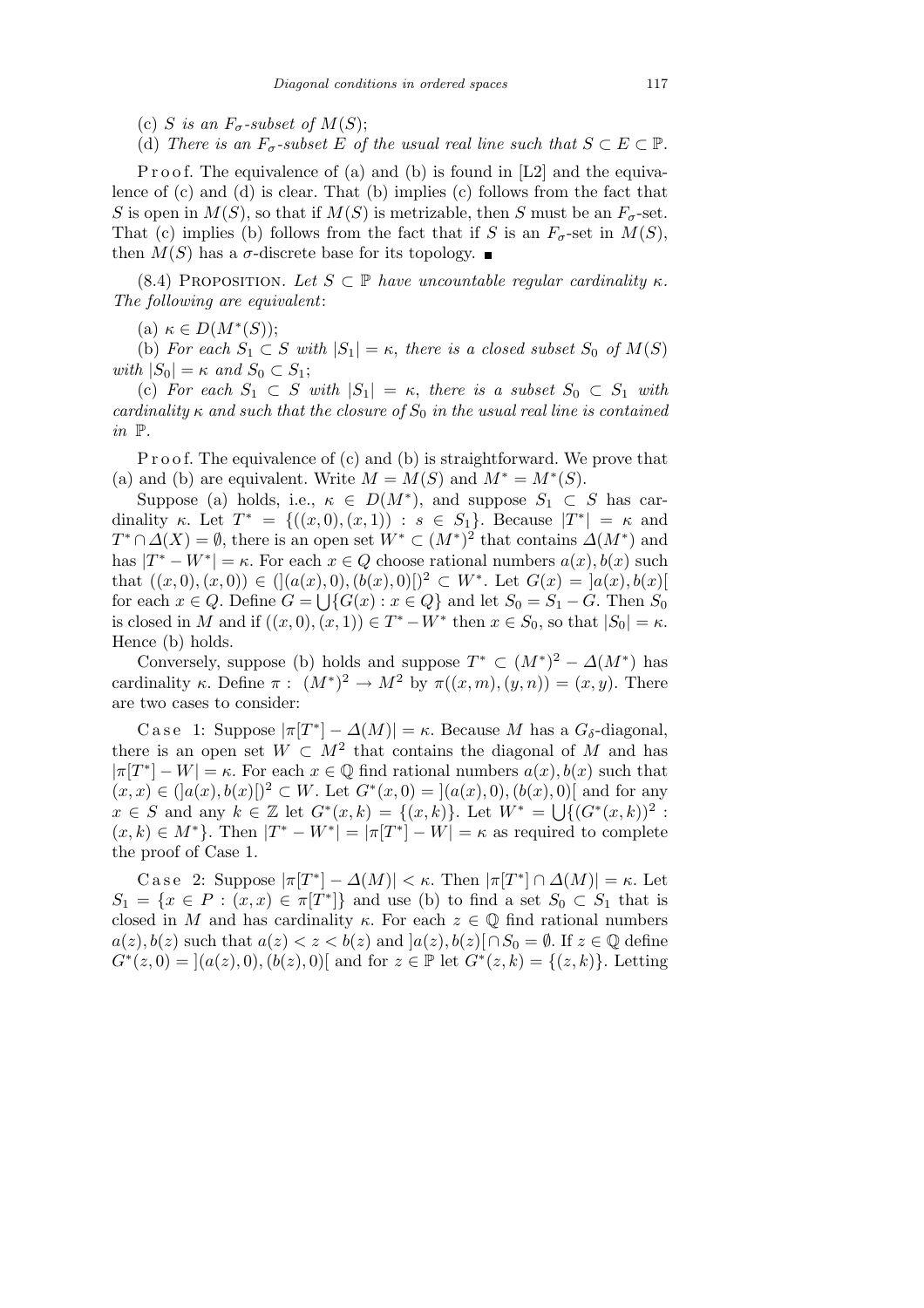$W^* = \bigcup \{ (G^*(z, k))^2 : (z, k) \in M^* \}$  we obtain an open subset of  $(M^*)^2$  that contains  $\Delta(M^*)$  and has  $|T^* - W^*| = |S_0| = \kappa$ . That completes Case 2.

It is not surprising, given (8.3) and (8.4), that set theory plays a role in deciding whether a given  $\kappa$  belongs to  $M^*(\mathbb{P})$ . Recall that a subset  $S \subset \mathbb{P}$  is said to be *concentrated on*  $\mathbb{Q}$  provided  $|S - U| \leq \omega$  whenever *U* is an open subset of  $\mathbb R$  that contains  $\mathbb Q$ .

 $(8.5)$  COROLLARY.  $M^*(\mathbb{P})$  *has a small diagonal if and only if no uncountable subset of* P *is concentrated on* Q*.*

P r o o f. In this proof,  $cl(S)$  will denote the closure of a set S in the usual space of real numbers. First, suppose that  $M^*(\mathbb{P})$  has a small diagonal and yet some uncountable  $S \subset \mathbb{P}$  is concentrated on  $\mathbb{Q}$ . Apply (8.4) to find an uncountable set *S*<sub>0</sub> *⊂ S* such that  $cl(S_0) ⊂ P$ . But then  $W = \mathbb{R} - cl(S_0)$  is an open subset of  $\mathbb R$  that contains  $\mathbb Q$ , and yet  $S - W$  must be uncountable because it contains  $S_0$ . Hence, no uncountable set  $S \subset \mathbb{P}$  is concentrated on Q.

Next suppose that no uncountable subset of  $\mathbb P$  is concentrated on  $\mathbb Q$ . Let  $S \subset \mathbb{P}$  be uncountable. Because *S* cannot be concentrated on  $\mathbb{Q}$ , there must be an open subset *U* with  $\mathbb{Q} \subset U \subset \mathbb{R}$  and having  $|S - U| = \omega_1$ . Let  $S_0 = S - U$ . Then  $\text{cl}(S_0) \subset \mathbb{P}$ . According to (8.4),  $M^*(\mathbb{P})$  has a small diagonal.

(8.6) Corollary. *Under CH* , *M<sup>∗</sup>* (P) *does not have a small diagonal.*

Proof. In [M2], Michael uses CH to construct an uncountable subset of  $\mathbb P$  that is concentrated on  $\mathbb Q$ . Now invoke (8.5).

(8.7) PROPOSITION. *Assume MA* +  $\neg$ *CH*. If  $\kappa$  *is an uncountable regular cardinal with*  $\kappa < c$ , *then*  $\kappa \in D(M^*(\mathbb{P}))$ *. In particular*,  $M^*(\mathbb{P})$  *has a small diagonal.*

Proof. Let  $M = M(\mathbb{P})$  and  $M^* = M^*(\mathbb{P})$ . Suppose  $T^* \subset (M^*)^2$  –  $\Delta(M^*)$  has cardinality  $\kappa$  where  $\kappa$  is an uncountable regular cardinal with  $\kappa < c$ . Let *S* be the set of all  $x \in \mathbb{P}$  such that for some  $m, n \in \mathbb{Z}$  and some  $y \in \mathbb{R}$ , either  $((x, m), (y, n)) \in T^*$  or  $((y, n), (x, m)) \in T^*$ . Then  $|S| = \kappa$ and  $T^* \subset (M^*(S))^2$ . Because every subset of R with cardinality less than *c* is a Q-set under  $MA + \neg CH$  (cf. [Ml]), it follows from (8.3) that  $M^*(S)$ is metrizable. Hence there is an open subset  $U^* \subset (M^*(S))^2$  that contains  $\Delta(M^*(S))$  and has  $|T^* - U^*| = \kappa$ . Because  $M^*(S)$  is a subspace of  $M^*(\mathbb{P})$ we may find an open set  $V^* \subset (M^*(\mathbb{P}))^2$  such that  $V^* \cap (M^*(S))^2 = U^*$ . Define

$$
W^* = V^* \cup \{((x,k),(x,k)) \in (M^*(\mathbb{P}))^2 : x \in \mathbb{P}\}.
$$

Then  $W^*$  is open in  $(M^*(\mathbb{P}))^2$ , contains  $\Delta(M^*(\mathbb{P}))$  and has  $T^* - W^* =$  $T^* - U^*$ . Hence  $\kappa \in D(M^*(\mathbb{P}))$ .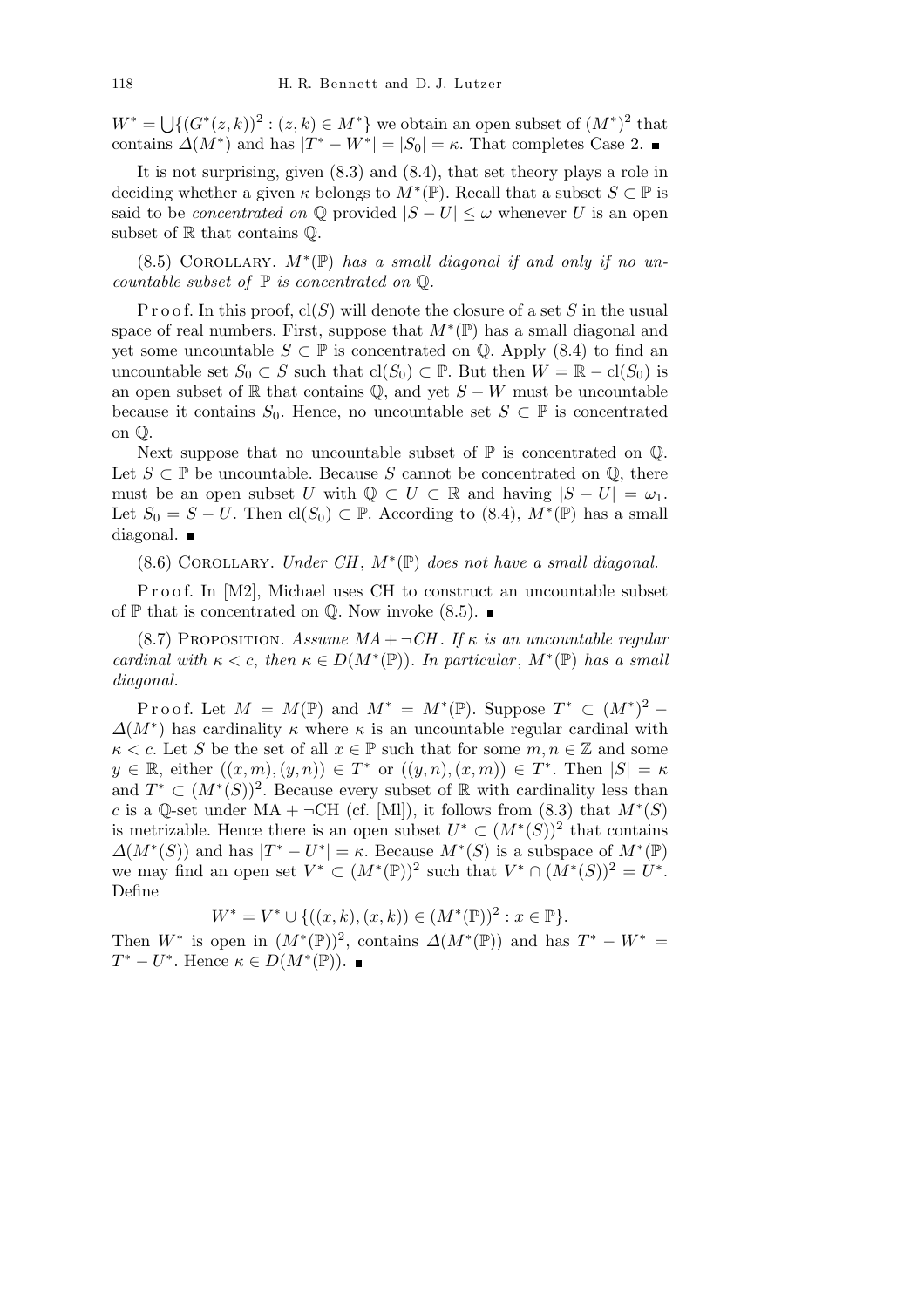(8.8) Proposition. *Suppose c is a regular cardinal. Then the following are equivalent*:

 $(c)$   $c \in D(M^*(\mathbb{P}))$ ;

(b)  $\mathbb P$  *is the union of some family*  $\mathcal L$  *of compact subsets of*  $\mathbb P$  *having*  $|\mathcal{L}| < c$ ;

(c) *d < c*, *where d is the smallest cardinality of a cofinal family of compact subsets of* P*.*

P r o o f. We know from [vD, Theorem 8.2] that *d* equals the least possible cardinality of a collection of compact subsets whose union is  $\mathbb{P}$ . Hence (b) and (c) are equivalent. Thus, it will be enough to prove that (a) and (b) are equivalent.

Suppose that (a) holds and, for contradiction, suppose that  $\mathbb P$  is not the union of any family of compact sets with cardinality less than  $c$ . Let  $\mathcal C$  be the family of all compact subsets of  $\mathbb{P}$ . Then  $|\mathcal{C}| = c$ , so we may well order *C* as  $\{C_\alpha : \alpha < c\}$ . For each  $\alpha < c$  we have  $\mathbb{P} - \bigcup \{C_\beta : \beta \le \alpha\} \neq \emptyset$ because  $\mathbb P$  is not the union of fewer than *c* compact sets. Choose a point  $x(\alpha) \in \mathbb{P} - \bigcup \{C_{\beta} : \beta \leq \alpha\}.$ 

Let  $S_1 = \{x(\alpha) : \alpha < c\}$ . According to (8.4), because  $c \in D(M^*(\mathbb{P}))$ there is a set  $S_0 \subset S_1$  with cardinality *c* and having  $cl(S_0) \subset \mathbb{P}$ , where cl denotes closure in the usual real line topology. Let  $T(n) = cl(S_0) \cap [-n, n]$ . Each  $T(n)$  is a compact subset of  $\mathbb P$  and for some  $m, |T(m) \cap S_0| = c$  because *c* is regular. Choose  $\beta < c$  such that  $T(m) = C_{\beta}$ . Because  $T(m) \cap S_0$  has cardinality *c*, there is a point  $x(\gamma) \in T(m) \cap S_0$  with  $\gamma > \beta$ . But that is impossible because  $\gamma > \beta$  forces  $x(\gamma) \in \mathbb{P} - \bigcup \{C_{\delta} : \delta \leq \gamma\} \subset \mathbb{P} - C_{\beta}$ . Therefore,  $\mathbb P$  can be written as a union of fewer than  $c$  compact sets, so that (b) follows from (a).

To show that (b) implies (a), suppose that  $\mathcal L$  is a family of fewer than  $c$ compact sets and that  $\mathbb{P} = \bigcup \mathcal{L}$ . Suppose  $S_1 \subset \mathbb{P}$  has cardinality *c*. Because *c* is regular,  $|\mathcal{L}| < c$ , and  $S_1 = \bigcup \{L \cap S_1 : L \in \mathcal{L}\}\$ , there must be an  $L_1 \in \mathcal{L}$ with  $|L_1 \cap S_1| = c$ . Let  $S_0 = L_1 \cap S_1$ . Then  $\text{cl}(S_0) \subset L_1 \subset \mathbb{P}$ , as required in  $(8.4)$  to show that  $c \in D(M^*(\mathbb{P}))$ .

(8.9) COROLLARY. *If either CH or*  $(MA + \neg CH)$  *holds*, *then*  $c \notin$  $D(M^*(\mathbb{P}))$ .

P r o o f. If  $c = \omega_1$  then the assertion follows directly from (8.6). Next suppose that  $MA + \neg CH$  holds. Then *c* is regular. If  $\mathbb{P}$  were the union of fewer than *c* compact sets, then the intersection of fewer than *c* dense  $G_{\delta}$ -subsets of the usual real line R would be empty, and that is impossible under  $MA + \neg CH$ .

(8.10) PROPOSITION. *There is a model of set theory in which*  $c \in$  $D(M^*(\mathbb{P}))$ .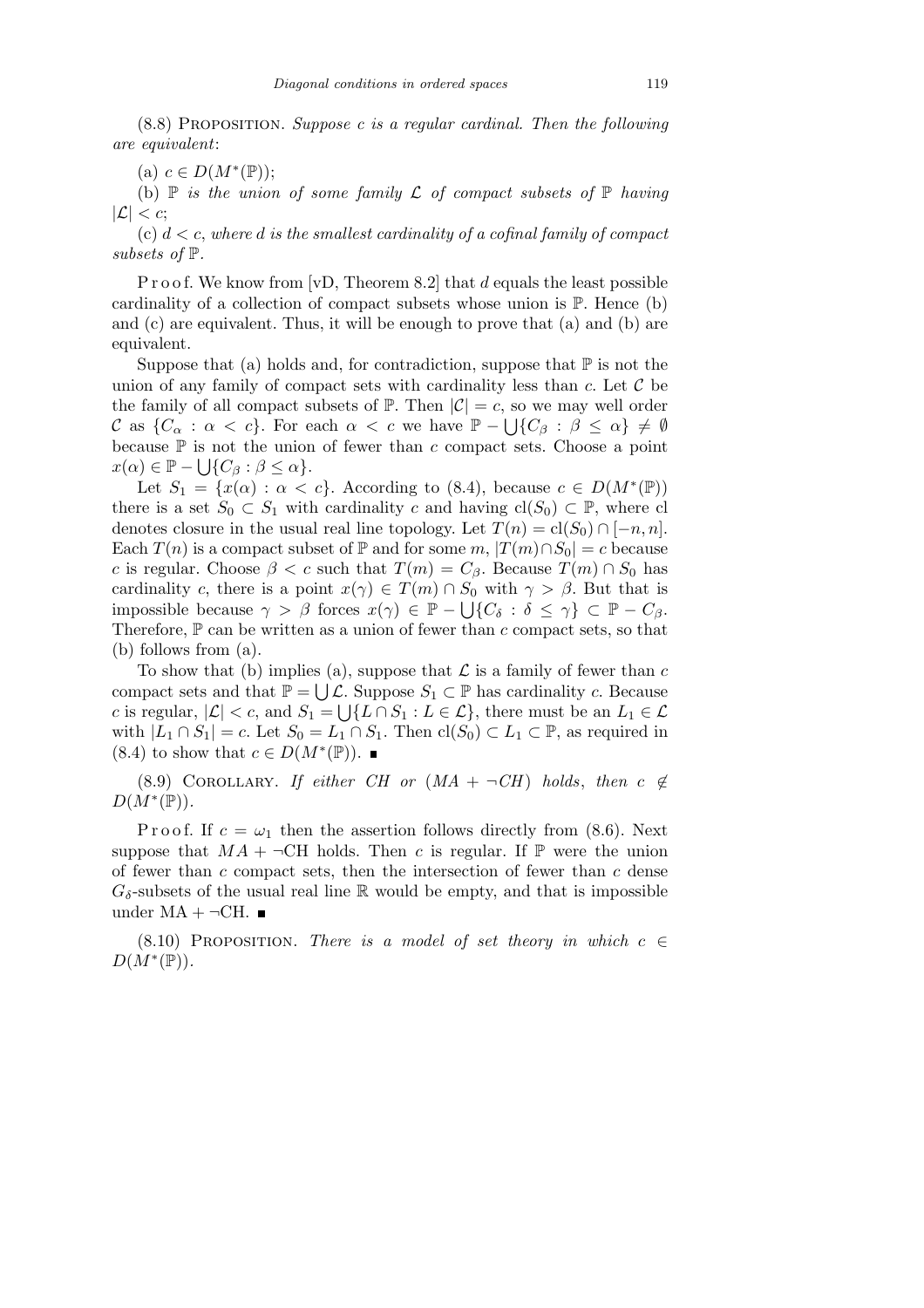P r o o f. In [vD, Theorem 5.1], van Douwen shows that there is a model *M* of ZFC in which  $c = \omega_2$  and  $\mathbb P$  is the union of  $\omega_1$  compact subsets of P. Then  $c = \omega_2$  is certainly regular, so that (8.8) applies to give  $c \in \mathcal{C}$  $D(M^*(\mathbb{P}))$ .

 $(8.11)$  R e m a r k. As will be proved in  $(9.4)$  below,  $M^*(\mathbb{P})$  does not have an H-diagonal. That can be proved in van Douwen's model in a different way. As noted in  $(8.10)$ , in M there is a collection L of compact subsets of  $\mathbb{P}$  with *As* noted in (8.10), in *N*t there is a conection *L* of compact subsets of  $\mathbb{F}$  with  $|\mathcal{L}| = \omega_1$  and  $\bigcup \mathcal{L} = \mathbb{P}$ . Well order  $\mathcal{L}$  as  $\{L_\alpha : \alpha < \omega_1\}$  and for each  $\alpha < \omega_1$ choose  $x(\alpha) \in \mathbb{P} - \bigcup \{L_{\beta} : \beta < \alpha\}$ . Let  $S = \{x(\alpha) : \alpha < \omega_1\}$  and consider *M*<sup>\*</sup>(*S*). It follows from (8.4) that  $\omega_1 \notin D(M^*(S))$ , so that  $M^*(S)$  does not have an H-diagonal. But then, by  $(5.2)$ , neither does  $M^*(\mathbb{P})$ . Indeed,  $\omega_1 \notin D(M^*(\mathbb{P}))$ , i.e.,  $M^*(\mathbb{P})$  does not have a small diagonal.

**9. Additional remarks on** *M<sup>∗</sup>* (P)**.** K. P. Hart pointed out the following extensions of our results in Section 8. In what follows, we will use the fact that the usual space  $\mathbb P$  of irrational numbers is homeomorphic to the product space  $\omega^{\omega}$ . For  $f, g \in \omega^{\omega}$  we will write  $f \leq g$  to mean that  $f(n) \leq g(n)$  for every *n*, and  $f \leq^* g$  to mean that  $f(n) \leq g(n)$  for all but finitely many values of *n*. The cardinal functions *b* and *d* will be as defined in [vD].

The first result is a translation of (8.4) into the language of  $\omega^{\omega}$  and  $\leq^*$ .

(9.1) PROPOSITION. Let  $\kappa$  be a regular uncountable cardinal. Then  $\kappa \notin$  $D(M^*(\mathbb{P}))$  *if and only if there is a subset*  $A \subset \mathbb{P}$  *such that:* 

- $(A)$   $|A| = \kappa;$
- (b) For each  $f \in \omega^{\omega}$ , the set  $\{a \in A : a \leq^* f\}$  has cardinality less than  $\kappa$ .

P r o o f. First suppose that the set  $A \subset \mathbb{P}$  exists, as described above, and for contradiction suppose  $\kappa \in D(M^*(\mathbb{P}))$ . According to (8.4) there is a set  $B \subset A$  with  $|B| = \kappa$  and such that the closure of *B* in the usual real line is a subset of  $P$ . Hence there is an open set  $U$  containing the rational numbers and having  $U \cap B = \emptyset$ . But then *B* is contained in the *σ*-compact set  $\mathbb{R} - U = \mathbb{P} - U$ . As in [vD] there is a single function  $f \in \omega^\omega$  such that  $B \subset \{a \in A : a \leq^* f\}$ . But that is impossible because  $|B| = \kappa$  and  $|\{a \in A : a \leq^* f\}| < \kappa$ . Therefore  $\kappa \notin D(M^*(\mathbb{P}))$ .

Conversely, suppose  $\kappa \notin D(M^*(\mathbb{P}))$ . We will find the required subset  $A \subset \omega^{\omega}$ . By (8.4) there is a subset  $S_1 \subset \mathbb{P}$  such that  $|S_1| = \kappa$  and, whenever  $S_0 \subset S_1$  has cardinality  $\kappa$ , then the closure of  $S_0$  in the real line meets Q. Fix a homeomorphism  $\psi$  from the usual space  $\mathbb P$  of irrationals onto the product space  $\omega^{\omega}$  and let  $A = \psi[S_1]$ . To verify that *A* has the required properties, fix any  $f: \omega \to \omega$  and note that the set  $F = \{g \in \omega^\omega : g =^* f\}$  is countable. For each  $g \in F$ , the set  $A(g) = \{a \in A : a(n) \leq g(n) \text{ for each } n \in \omega\}$  is contained in the compact set  $K(g) = \{h \in \omega^\omega : h(n) \leq g(n) \text{ for all } n\}.$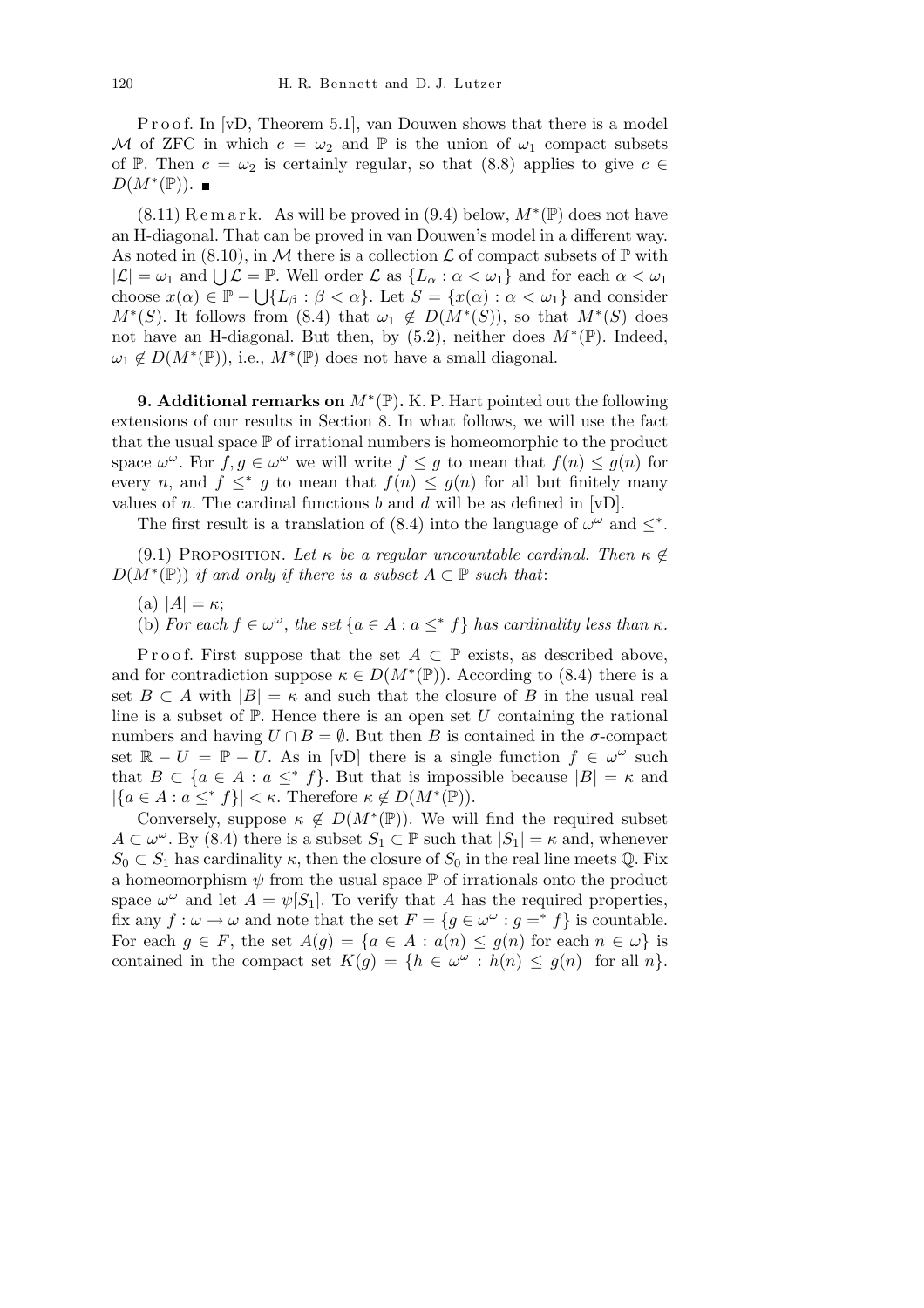Then the set  $S(g) = \psi^{-1}[A(g)]$  is a subset of the compact subset  $\psi^{-1}[K(g)]$ of  $\mathbb{P}$ . The special properties of  $S_1$  guarantee that  $|S(g)|$  cannot be greater than or equal to  $\kappa$ , so that  $|A(g)| = |S(g)| < \kappa$ . Because the set *F* is countable and  $\kappa$  is regular and  $\{a \in A : a \leq^* f\} = \iota \setminus \{A(g) : g \in F\}$ , we see that  $|\{a \in A : a \leq^* f\}| < \kappa$  as required.

(9.2) COROLLARY. *Suppose*  $\kappa$  *is a regular uncountable cardinal and*  $\omega^{\omega}$ *contains a subset that is well-ordered by*  $\leq^*$  *and has cardinality*  $\kappa$ *. Then*  $\kappa \notin D(M^*(P)).$ 

(9.3) COROLLARY. *The cardinal b does not belong to*  $D(M^*(\mathbb{P}))$ *.* 

P r o o f. According to [vD, Theorem 3.3],

 $b = \min\{|B| : B \subset \omega^\omega, B \text{ is unbounded, and } B \text{ is well-ordered by } \leq^* \}.$ 

Choose  $A \subset \omega^\omega$  that is unbounded, well-ordered by  $\leq^*$  and has cardinality *b*. Fix  $f \in \omega^\omega$  and consider the set  $A(f) = \{a \in A : a \leq^* f\}$ . If  $A(f)$  were cofinal in *A*, then *A* would be bounded by *f*. Hence  $A(f)$  is not cofinal in *A*, so that because *b* is a regular cardinal [vD, Theorem 3.1(d)], we have  $|A(f)| < b$ . According to (9.1),  $b \notin D(M^*(\mathbb{P}))$  as claimed.

(9.4) Corollary. *In ZFC* , *M<sup>∗</sup>* (P) *does not have an H-diagonal.*

P r o o f. Because  $b \leq c = |M^*(\mathbb{P})|$  and b is regular [vD, 3.1(d)] and has  $b \notin D(M^*(\mathbb{P}))$ , we see that  $M^*(\mathbb{P})$  does not have an H-diagonal.

(9.5) COROLLARY. *If*  $\kappa$  *is regular and larger than d, then*  $\kappa \notin D(M^*(\mathbb{P}))$ *.* 

Proof. In [vD] it is proved that there is a set *D* of size *d* that is *≤*-dominating for *<sup>ω</sup>ω*. Therefore, if *T ⊂* P has size *κ* then there must be some  $x \in D$  such that  $\{t \in T : t \leq^* x\}$  has size  $\kappa$ .

(9.6) PROPOSITION. *Suppose B is a finite non-empty subset of*  $[\omega_1, c]$  *that consists of regular cardinals. Then there is a generic extension such that a regular cardinal*  $\lambda \in [\omega_1, c]$  *has*  $\lambda \notin D(M^*(\mathbb{P}))$  *if and only if*  $\lambda \in B$ *.* 

Proof. Index  $B = {\kappa_1, \ldots, \kappa_n}$  where  $\kappa_1 < \ldots < \kappa_n$ . Let  $C =$  $\{(\alpha_1, \ldots, \alpha_n) : \alpha_i \leq \kappa_i \text{ for } 1 \leq i \leq n\}$  with the coordinatewise partial order. Each countable subset of *C* is bounded above, so that a theorem of Hechler [Hc] yields a ccc-forcing of size *c* that introduces a cofinal subset of *ωω* that is order isomorphic to *C*. For each *x*  $∈$  *C*, let *f<sub>x</sub>* be the element of  $\omega$  that corresponds to *x* under that isomorphism.

Fix *i*. The set  $C_i = \{(\beta_1, \ldots, \beta_n) \in C : \beta_i = 0 \text{ if } j \neq i\}$  is well-ordered and unbounded, and hence the set  ${f_x : x \in C_i}$  is well-ordered by  $\leq^*$  and unbounded. By  $(9.2)$ ,  $\kappa_i \notin D(M^*(\mathbb{P}))$ .

Conversely, suppose  $\lambda$  is a regular cardinal in  $[\omega_1, c]$  such that  $\lambda \notin$  $D(M^*(\mathbb{P}))$ . According to (9.1) there is a subset  $A \subset \omega$  w such that  $|A| = \lambda$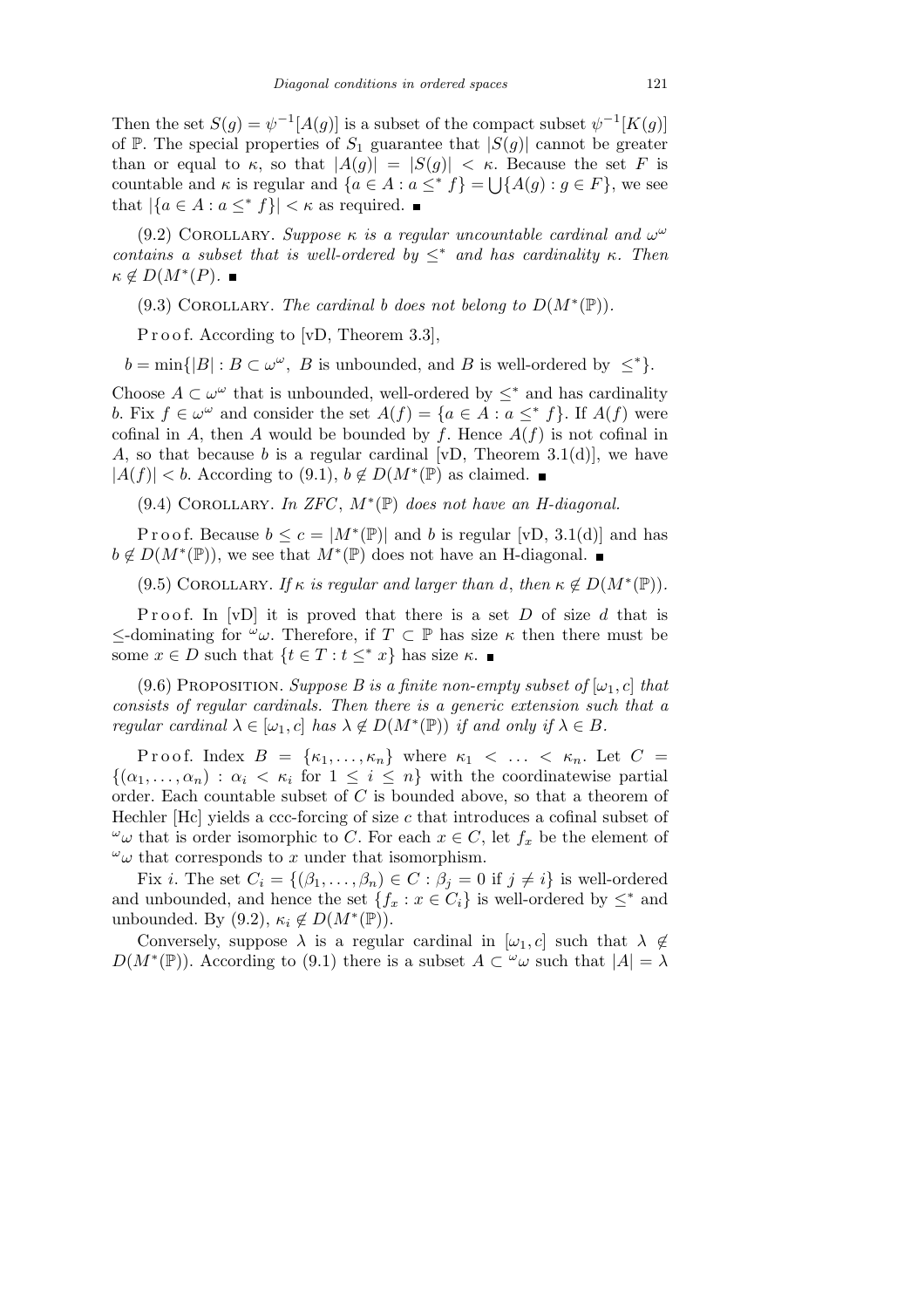and for each  $f \in \omega$ ,  $|\{a \in A : a \leq^* f\}| < \lambda$ . For contradiction, suppose  $\lambda \notin B$ . For each  $a \in A$  choose  $x_a \in C$  with  $a \leq^* f_{x_a}$ . Write  $x_a =$  $(x_a(1), \ldots, x_a(n))$ . There are three cases to consider.

Case 1: Suppose  $\lambda < \kappa_1$ . Because  $\lambda < \kappa_j = \text{cf}(\kappa_j)$  for each *j* and  $|A| = \lambda$ , there is a  $\beta_j < \kappa_j$  such that  $x_a(j) < \beta_j$  for each  $a \in A$ . Then  $y = (\beta_1, \ldots, \beta_j) \in C$  and for each  $a \in A$ ,  $a \leq^* f_{x_a} \leq^* f_y$ . Therefore  ${a \in A : a \leq^*} f_y$  has cardinality  $\lambda$ , contrary to our choice of *A*.

Case 2: Suppose there is a *j* with  $j + 1 \leq n$  and  $\kappa_j < \lambda < \kappa_{j+1}$ . For  $j + 1 \leq i \leq n$  choose  $\beta_i < \kappa_i$  such that  $x_a(i) < \beta_i$  for each  $a \in A$ . For each  $(\gamma_1, ..., \gamma_j) \in [0, \kappa_1[ \times ... \times [0, \kappa_j[$ , let  $A(\gamma_1, ..., \gamma_j) = \{a \in A :$  $x_a(i) = \gamma_i$  for  $1 \leq i \leq j$ . Because  $|[0, \kappa_1[ \times \ldots \times [0, \kappa_j[] = \kappa_j < \lambda \text{ and } \lambda \text{ is }$ regular, we can choose  $\gamma_i < \kappa_i$  such that  $|A(\gamma_1, \ldots, \gamma_j)| = \lambda$ . Define  $y \in C$ by setting  $y_i = \gamma_i$  if  $1 \leq i \leq j$  and  $y_i = \beta_i$  if  $j + 1 \leq i \leq n$ . Then for each  $a \in A(\gamma_1,\ldots,\gamma_j)$  we have  $x_a \leq y$ , so that  $a \leq^* f_{x_a} \leq^* f_y$  in  $\omega$ . But then  ${a \in A : a \leq^*} f_y$  has cardinality  $\lambda$ , contrary to our choice of *A*.

C a se 3: Suppose  $\kappa_n < \lambda$ . Then regularity of  $\lambda$  guarantees that for some choice of  $\gamma_i < \kappa_i$ , the set  $A(\gamma_1, \ldots, \gamma_n) = \{a \in A : x_a(i) = \gamma_i \text{ for } 1 \leq i \leq n\}$ has cardinality  $\lambda$ . Let  $y = (\gamma_1, \ldots, \gamma_n)$ . Then  $a \in A(\gamma_1, \ldots, \gamma_n)$  implies  $a \leq^* f_{x_a} \leq^* f_y$ , so that  $|\{a \in A : a \leq^* f_y\}| = \lambda$ , once again contradicting our choice of *A*.

## **References**

- [A] A. V. A r h a n g el' s kii [A. V. Arkhangel'ski˘ı], *A survey of C*p*-theory*, Questions Answers Gen. Topology 5 (1987), 1–109.
- [AT] A. V. Arhangel'skii [A. V. Arkhangel'skii] and V. V. Tkačuk [V. V. Tkachuk], *Calibers and point-finite cellularity of the space*  $C_p(X)$  *and some questions of S. Gul'ko and M. Huˇsek*, Topology Appl. 23 (1986), 65–73.
- [B1] H. Bennett, *On quasi-developable spaces*, Gen. Topology Appl. 1 (1971), 253-262.
- [B2] —, *Point-countability in linearly ordered spaces*, Proc. Amer. Math. Soc. 28 (1971), 598–606.
- [Bo] C. B orges, *On stratifiable spaces*, Pacific J. Math. 17 (1966), 1-17.
- [vD] E. K. van Douwen, *The integers and topology*, in: Handbook of Set-Theoretic Topology K. Kunen and J. Vaughan (eds.), North-Holland, Amsterdam, 1984, 111–168.
- [E] R. Engelking, *General Topology*, Heldermann, Berlin, 1989.
- [EL] R. Engelking and D. Lutzer, *Paracompactness in ordered spaces*, Fund. Math. 94 (1977), 49–58.
- [Fa] M. F a b e r, *Metrizability in Generalized Ordered Spaces*, Math. Centre Tracts 53, Mathematisch Centrum, Amsterdam, 1974.
- [Hc] S. He chler, *On the existence of certain cofinal subsets of*  $\omega_{\omega}$ , in: Proc. Sympos. Pure Math. 13, Amer. Math. Soc., Providence, R.I., 1974, 155–173.
- [H] H. Herrlich, *Ordnungsfähigkeit total-diskontinuierlicher Räume*, Math. Ann. 159 (1965), 77–80.